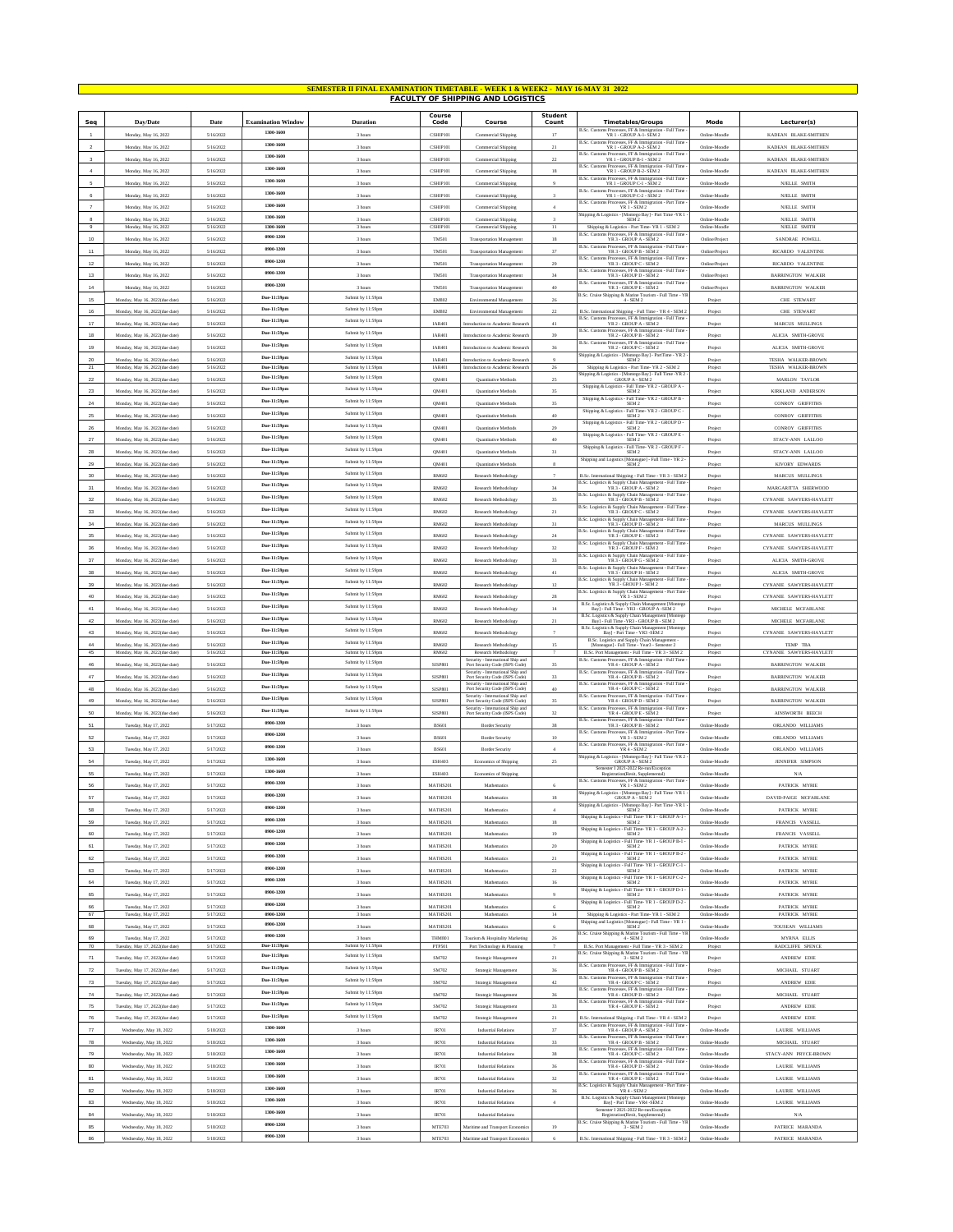| Seq        | Day/Date                                                             | Date                   | <b>Examination Window</b>  | <b>Duration</b>                        | Course<br>Code          | Course                                                               | <b>Student</b><br>Count | <b>Timetables/Groups</b>                                                                                                                                                                    | Mode                           | Lecturer(s)                                  |
|------------|----------------------------------------------------------------------|------------------------|----------------------------|----------------------------------------|-------------------------|----------------------------------------------------------------------|-------------------------|---------------------------------------------------------------------------------------------------------------------------------------------------------------------------------------------|--------------------------------|----------------------------------------------|
| 87         | Wednesday, May 18, 2022                                              | 5/18/2022              | 0900-1200                  | 3 hours                                | <b>MTE703</b>           | Maritime and Transport Economic                                      | 32                      | B.Sc. Logistics & Supply Chain Management - Full Time<br>YR 3 - GROUP A - SEM 2                                                                                                             | Online-Moodle                  | PATRICE MARANDA                              |
| 88         | Wednesday, May 18, 2022                                              | 5/18/2022              | 0900-1200                  | 3 hours                                | <b>MTE703</b>           | Maritime and Transport Economic                                      | 34                      | B.Sc. Logistics & Supply Chain Management - Full Time<br>YR 3 - GROUP B - SEM 2                                                                                                             | Online-Moodle                  | PATRICE MARANDA                              |
| 89         | Wednesday, May 18, 2022                                              | 5/18/2022              | 0900-1200                  | 3 hours                                | MTE703                  | Maritime and Transport Econor                                        | $\boldsymbol{22}$       | B.Sc. Logistics & Supply Chain Management - Full Time<br>YR 3 - GROUP C - SEM 2                                                                                                             | Online-Moodk                   | PATRICE MARAND/                              |
| 90         | Wednesday, May 18, 2022                                              | 5/18/2022              | 0900-1200                  | 3 hours                                | <b>MTE703</b>           | Maritime and Transport Economics                                     | 33                      | B.Sc. Logistics & Supply Chain Management - Full Time<br>YR 3 - GROUP D - SEM 2                                                                                                             | Online-Moodle                  | PATRICE MARANDA                              |
| 91         | Wednesday, May 18, 2022                                              | 5/18/2022              | 0900-1200                  | 3 hours                                | MTE703                  | Maritime and Transport Economic                                      | 25                      | B.Sc. Logistics & Supply Chain Management - Full Time<br>YR 3 - GROUP E - SEM 2                                                                                                             | Online-Moodle                  | PATRICE MARANDA                              |
| 92         | Wednesday, May 18, 2022                                              | 5/18/2022              | 0900-1200                  | 3 hours                                | <b>MTE703</b>           | Maritime and Transport Economic                                      | $_{33}$                 | B.Sc. Logistics & Supply Chain Management - Full Time<br>YR 3 - GROUP F - SEM 2                                                                                                             | Online-Moodle                  | PATRICE MARANDA                              |
| 93         | Wednesday, May 18, 2022                                              | 5/18/2022              | 0900-1200                  | 3 hours                                | <b>MTE703</b>           | Maritime and Transport Economics                                     | 34                      | B.Sc. Logistics & Supply Chain Management - Full Time<br>YR 3 - GROUP G - SEM 2                                                                                                             | Online-Moodle                  | <b>KAREN ADAIR</b>                           |
| 94         | Wednesday, May 18, 2022                                              | 5/18/2022              | 0900-1200                  | 3 hours                                | MTE703                  | Maritime and Transport Economic                                      | 42                      | B.Sc. Logistics & Supply Chain Management - Full Time<br>YR 3 - GROUP H - SEM 2                                                                                                             | Online-Moodle                  | PATRICE MARANDA                              |
| 95         | Wednesday, May 18, 2022                                              | 5/18/2022              | 0900-1200                  | 3 hours                                | <b>MTE703</b>           | Maritime and Transport Economic                                      | $11$                    | B.Sc. Logistics & Supply Chain Management - Full Time<br>YR 3 - GROUP I - SEM 2                                                                                                             | Online-Moodle                  | PATRICE MARANDA                              |
| 96         | Wednesday, May 18, 2022                                              | 5/18/2022              | 0900-1200                  | 3 hours                                | <b>MTE703</b>           | Maritime and Transport Economics                                     | 14                      | B.Sc. Logistics & Supply Chain Management [Montego Bay] - Full Time - YR3 - GROUP A -SEM 2                                                                                                  | Online-Moodle                  | <b>JENNIFER SIMPSON</b>                      |
| 97         | Wednesday, May 18, 2022                                              | 5/18/2022              | 0900-1200                  | 3 hours                                | MTE703                  | Maritime and Transport Economic                                      | $22\,$                  | B.Sc. Logistics & Supply Chain Management [Montego Bay] - Full Time -YR3 - GROUP B - SEM 2<br>B.Sc. Logistics and Supply Chain Management                                                   | Online-Moodle                  | <b>JENNIFER SIMPSON</b>                      |
| 98<br>99   | Wednesday, May 18, 2022<br>Wednesday, May 18, 2022                   | 5/18/2022<br>5/18/2022 | 0900-1200<br>0900-1200     | 3 hours<br>3 hours                     | <b>MTE703</b><br>MTE703 | Maritime and Transport Economics<br>Maritime and Transport Economics | 15<br>$\mathcal{I}$     | [Moneague] - Full Time - Year3 - Semester 2<br>B.Sc. Port Management - Full Time - YR 3 - SEM 2                                                                                             | Online-Moodle<br>Online-Moodle | <b>DON R. LEWIS</b><br>PATRICE MARANDA       |
| 100        | Wednesday, May 18, 2022                                              | 5/18/2022              | 0900-1200                  | 3 hours                                | MP201                   | Marketing Practices                                                  | 17                      | B.Sc. Customs Processes, FF & Immigration - Full Time<br>YR 1 - GROUP A-1- SEM 2                                                                                                            | Online-Moodle                  | BETTY ARHELO                                 |
| 101        | Wednesday, May 18, 2022                                              | 5/18/2022              | 0900-1200                  | 3 hours                                | MP201                   | Marketing Practices                                                  | $22\,$                  | B.Sc. Customs Processes, FF & Immigration - Full Time<br>YR 1 - GROUP A-2- SEM 2                                                                                                            | Online-Moodle                  | BETTY ARHELO                                 |
| 102        | Wednesday, May 18, 2022                                              | 5/18/2022              | 0900-1200                  | 3 hours                                | MP201                   | Marketing Practices                                                  | $23\,$                  | B.Sc. Customs Processes, FF & Immigration - Full Time<br>YR 1 - GROUP B-1 - SEM 2                                                                                                           | Online-Moodle                  | <b>GRANTLEY HARROW</b>                       |
| 103        | Wednesday, May 18, 2022                                              | 5/18/2022              | 0900-1200                  | 3 hours                                | MP201                   | Marketing Practices                                                  | 19                      | B.Sc. Customs Processes, FF & Immigration - Full Time<br>YR 1 - GROUP B-2- SEM 2                                                                                                            | Online-Moodle                  | <b>GRANTLEY HARROW</b>                       |
| $104\,$    | Wednesday, May 18, 2022                                              | 5/18/2022              | 0900-1200                  | 3 hours                                | MP201                   | Marketing Practices                                                  |                         | B.Sc. Customs Processes. FF & Immigration - Full Time<br>YR 1 - GROUP C-1 - SEM 2                                                                                                           | Online-Moodk                   | ROBERT MILLER                                |
| 105        | Wednesday, May 18, 2022                                              | 5/18/2022              | 0900-1200                  | 3 hours                                | MP201                   | Marketing Practices                                                  |                         | B.Sc. Customs Processes, FF & Immigration - Full Time $$\rm YR\ 1$ - GROUP C-2 - SEM 2                                                                                                      | Online-Moodle                  | ROBERT MILLER                                |
| 106        | Wednesday, May 18, 2022                                              | 5/18/2022              | 0900-1200                  | 3 hours                                | MP201                   | Marketing Practices                                                  | 18                      | $\begin{array}{c} \mbox{Shipping &\textbf{Logistics - Full Time- YR 1 - GROUP A-1} }\\ \mbox{SEM 2} \end{array}$                                                                            | Online-Moodle                  | BETTY ARHELO                                 |
| 107        | Wednesday, May 18, 2022                                              | 5/18/2022              | 0900-1200                  | 3 hours                                | MP201                   | Marketing Practices                                                  | 15                      | Shipping & Logistics - Full Time-YR 1 - GROUP A-2 -<br>SEM <sub>2</sub><br>Shipping & Logistics - Full Time-YR 1 - GROUP B-1 -                                                              | Online-Moodle                  | BETTY ARHELO                                 |
| 108        | Wednesday, May 18, 2022                                              | 5/18/2022              | 0900-1200                  | 3 hours                                | MP201                   | Marketing Practices                                                  | 17                      | SEM <sub>2</sub><br>Shipping & Logistics - Full Time-YR 1 - GROUP B-2                                                                                                                       | Online-Moodle                  | <b>GRANTLEY HARROW</b>                       |
| 109        | Wednesday, May 18, 2022                                              | 5/18/2022              | 0900-1200                  | 3 hours                                | MP201                   | Marketing Practices                                                  | 17                      | SEM <sub>2</sub><br>Shipping & Logistics - Full Time- YR 1 - GROUP C-1 -                                                                                                                    | Online-Moodle                  | <b>GRANTLEY HARROW</b>                       |
| 110        | Wednesday, May 18, 2022                                              | 5/18/2022              | 0900-1200                  | 3 hours                                | MP201                   | Marketing Practices                                                  | 19                      | SEM <sub>2</sub>                                                                                                                                                                            | Online-Moodle                  | ROBERT MILLER                                |
| 111        | Wednesday, May 18, 2022                                              | 5/18/2022              | 0900-1200<br>0900-1200     | 3 hours                                | MP201                   | Marketing Practices                                                  | 15                      | $\begin{array}{l} \mbox{Shipping & Logistics - Full Time- YR 1 - GROUP C-2}\\ \mbox{SEM 2} \end{array}$<br>Shipping & Logistics - Full Time- YR $1$ - GROUP $\mathbb{D}\text{-}1$ - SEM $2$ | Online-Moodle                  | ROBERT MILLER                                |
| 112        | Wednesday, May 18, 2022                                              | 5/18/2022              | 0900-1200                  | 3 hours                                | MP201                   | Marketing Practices                                                  | 8                       | Shipping & Logistics - Full Time-YR 1 - GROUP D-2 -                                                                                                                                         | Online-Moodle                  | BETTY ARHELO                                 |
| 113        | Wednesday, May 18, 2022                                              | 5/18/2022              | 0900-1200                  | 3 hours                                | MP201                   | Marketing Practices                                                  |                         | SEM <sub>2</sub><br>Shipping and Logistics [Moneague] - Full Time - YR 1                                                                                                                    | Online-Moodle                  | BETTY ARHELO                                 |
| 114        | Wednesday, May 18, 2022                                              | 5/18/2022              | 1300-1600                  | 3 hours                                | MP201                   | Marketing Practices                                                  | 6                       | SEM <sub>2</sub><br>B.Sc. Customs Processes, FF & Immigration - Full Time                                                                                                                   | Online-Moodle                  | MARCIA WHITBY                                |
| 115        | Wednesday, May 18, 2022                                              | 5/18/2022              | 1300-1600                  | 3 hours                                | WIS401                  | Warehouse and Inbond Shops                                           | 17                      | YR 3 - GROUP A - SEM 2<br>B.Sc. Customs Processes, FF & Immigration - Full Time $$\mbox{YR}~3$$ - GROUP C - SEM 2                                                                           | Online-Moodle                  | SELINA CLARKE-GRAHAM                         |
| 116        | Wednesday, May 18, 2022                                              | 5/18/2022              | 1300-1600                  | 3 hours                                | WIS401                  | Warehouse and Inbond Shops                                           | 30                      | B.Sc. Customs Processes, FF & Immigration - Part Time<br>YR 3 - SEM 2                                                                                                                       | Online-Moodl                   | SELINA CLARKE-GRAHAM                         |
| 117<br>118 | Wednesday, May 18, 2022<br>Wednesday, May 18, 2022                   | 5/18/2022<br>5/18/2022 | 1300-1600                  | 3 hours<br>3 hours                     | WIS401<br>WIS401        | Warehouse and Inbond Shops<br>Warehouse and Inbond Shops             | 12                      | B.Sc. Customs Processes, FF & Immigration - Part Time<br>YR 4 - SEM 2                                                                                                                       | Online-Moodle<br>Online-Moodle | SELINA CLARKE-GRAHAM<br>SELINA CLARKE-GRAHAM |
| 119        | Wednesday, May 18, 2022                                              | 5/18/2022              | 1300-1600                  | 3 hours                                | <b>WIM601</b>           | Warehouse and Inventory<br>Management                                | 35                      | B.Sc. Customs Processes, FF & Immigration - Full Time -<br>YR3 - GROUP D - SEM 2                                                                                                            | Online-Moodle                  | NICOLAS SPENCE                               |
| 120        | Wednesday, May 18, 2022                                              | 5/18/2022              | 1300-1600                  | 3 hours                                | WIM601                  | Warehouse and Inventory<br>Management                                | 30                      | B.Sc. Logistics & Supply Chain Management - Part Time $$\rm YR\,3$ - SEM $2$                                                                                                                | Online-Moodle                  | NICOLAS SPENCE                               |
| 121        | Wednesday, May 18, 2022                                              | 5/18/2022              | 1300-1600                  | 3 hour                                 | WIM601                  | Warehouse and Inventory<br>Management                                |                         | ${\rm B.Sc.~Logistics~\&~Supply~Chain~Management~[Monrego~Bay]~ - Part~Time~ - YR3~-SEM~2}$                                                                                                 | Online-Moodk                   | NICOLAS SPENCE                               |
| 122        | Wednesday, May 18, 2022(due date)                                    | 5/18/2022              | Due-11:59pm                | Submit by 11:59pm                      | FI401                   | Financial Investigation                                              | 38                      | B.Sc. Customs Processes, FF & Immigration - Full Time $$\mathrm{YR}\,2$$ - GROUP A - SEM $2$                                                                                                | Project                        | STACY-ANN LALLOC                             |
| 123        | Wednesday, May 18, 2022(due date)                                    | 5/18/2022              | Due-11:59pm                | Submit by 11:59pm                      | FI401                   | Financial Investigation                                              | 36                      | ms Processes, FF & Immigration - Full Time<br><b>B.Sc. Custo</b><br>YR 2 - GROUP B - SEM 2                                                                                                  | Project                        | STACY-ANN LALLOO                             |
| 124        | Wednesday, May 18, 2022(due date)                                    | 5/18/2022              | Due-11:59pm                | Submit by 11:59pm                      | FI401                   | Financial Investigation                                              | 36                      | B.Sc. Customs Processes, FF & Immigration - Full Time<br>YR 2 - GROUP C - SEM 2                                                                                                             | Project                        | <b>JODIAN WATSON</b>                         |
| 125        | Wednesday, May 18, 2022(due date)                                    | 5/18/2022              | Due-11:59pm                | Submit by 11:59pm                      | <b>PVE401</b>           | Principles of Valuation                                              |                         | B.Sc. Customs Processes, FF & Immigration - Part Time<br>YR 2 - SEM 2                                                                                                                       | Project                        | DEVON MANAHAN                                |
| 126        | Thursday, May 19, 2022                                               | 5/19/2022              | 1730-2030                  | 3 hour                                 | GSK101                  | General Ship Knowledge                                               |                         | Shipping & Logistics - [Montego Bay] - Part Time -YR 1 -<br>SEM <sub>2</sub>                                                                                                                | Online-Moodl                   | DEVRON NEWMAN                                |
| 127        | Thursday, May 19, 2022                                               | 5/19/2022              | 1730-2030<br>0900-1200     | 3 hours                                | GSK101                  | General Ship Knowledge                                               | 15                      | Shipping & Logistics - Part Time- YR 1 - SEM 2<br>B.Sc. Customs Processes, FF & Immigration - Full Time                                                                                     | Online-Moodle                  | DEVRON NEWMAN                                |
| 128<br>129 | Thursday, May 19, 2022                                               | 5/19/2022              | 0900-1200                  | 3 hours                                | CH501<br>CII501         | Customs Invoice Inspection                                           | 35<br>$42\,$            | YR 3 - GROUP B - SEM 2<br>B.Sc. Customs Processes, FF & Immigration - Full Time<br>YR 3 - GROUP E - SEM 2                                                                                   | Online-Moodle                  | MICHAEL WILSON<br>ONEIL MARTIN               |
| 130        | Thursday, May 19, 2022<br>Thursday, May 19, 2022                     | 5/19/2022<br>5/19/2022 | 0900-1200                  | 3 hours<br>3 hours                     | CII501                  | Customs Invoice Inspection<br>Customs Invoice Inspection             | 12                      | B.Sc. Customs Processes, FF & Immigration - Part Time -<br>YR 3 - SEM 2                                                                                                                     | Online-Moodle<br>Online-Moodle | MICHAEL WILSON                               |
| $131\,$    | Thursday, May 19, 2022                                               | 5/19/2022              | 1300-1600                  | 3 hours                                | CP801                   | Customs Process                                                      | 33                      | B.Sc. Logistics & Supply Chain Management - Full Time ${\rm YR}$ 4 - GROUP A - SEM 2                                                                                                        | Online-Moodk                   | EARL STEWART                                 |
| 132        | Thursday, May 19, 2022                                               | 5/19/2022              | 1300-1600                  | $3$ hours                              | CP801                   | Customs Process                                                      | 32                      | B.Sc. Logistics & Supply Chain Management - Full Time<br>YR 4 - GROUP B - SEM 2                                                                                                             | Online-Moodle                  | SEAN BARROW                                  |
| 133        | Thursday, May 19, 2022                                               | 5/19/2022              | 1300-1600                  | 3 hours                                | CP801                   | Customs Process                                                      | $23\,$                  | <b>B.Sc. Logistics &amp; Supply Chain Management - Full Time<br/> YR 4 - GROUP E - SEM 2</b>                                                                                                | Online-Moodle                  | EARL STEWART                                 |
| 134        | Thursday, May 19, 2022                                               | 5/19/2022              | 1300-1600                  | 3 hours                                | CP801                   | Customs Process                                                      | 31                      | B.Sc. Logistics & Supply Chain Management - Full Time<br>YR 4 - GROUP F - SEM 2                                                                                                             | Online-Moodle                  | SEAN BARROW                                  |
| 135        | Thursday, May 19, 2022                                               | 5/19/2022              | 1300-1600                  | 3 hours                                | CP801                   | Customs Process                                                      | 36                      | B.Sc. Logistics & Supply Chain Management - Full Time<br>YR4 - GROUP H - SEM 2                                                                                                              | Online-Moodle                  | <b>SEAN BARROW</b>                           |
| 136        | Thursday, May 19, 2022                                               | 5/19/2022              | 1300-1600                  | 3 hours                                | CP801                   | Customs Process                                                      | $_{34}$                 | B.Sc. Logistics & Supply Chain Management - Full Time<br>YR 4 - GROUP J - SEM 2                                                                                                             | Online-Moodle                  | EARL STEWART                                 |
| 137        | Thursday, May 19, 2022                                               | 5/19/2022              | 1300-1600                  | 3 hours                                | CP801                   | Customs Process                                                      | 28                      | ${\rm B. Sc.~Logistics~\&~Supply~Chain~Management~[Mo$~By] - Full~Time - YR4 - Group~A -SEM~2}$<br>ent [Montego                                                                             | Online-Moodle                  | MARSHA BROWN-LOCKE                           |
| 138        | Thursday, May 19, 2022                                               | 5/19/2022              | 1300-1600                  | 3 hours                                | CP801                   | Customs Process                                                      | $_{\rm 21}$             | ${\rm B.Sc.~Logistics~\&~Supply~Chain~Managerment~[Monrego~Bay]~- Full~Time~-~YRA~- \,Group~B~-~SEM~2}$                                                                                     | Online-Moodle                  | MARSHA BROWN-LOCKE                           |
| 139        | Thursday, May 19, 2022                                               | 5/19/2022              | 1300-1600                  | 3 hours                                | CP801                   | Customs Process                                                      |                         | B.Sc. Logistics and Supply Chain Management [Moneague] - Full Time - Year4 - Semester 2                                                                                                     | Online-Moodle                  | EARL STEWART                                 |
| 140        | Thursday, May 19, 2022                                               | 5/19/2022              | 0900-1200                  | 3 hours                                | PO201                   | Port Operations                                                      | 15                      | B.<br>Eng. Marine Engineering - YR 4 - STREAM<br>$\mathbf{A}$ - SEM $2$                                                                                                                     | Online, Moodle                 | <b>SHANE LETFORD</b>                         |
| $141$      | Thursday, May 19, 2022                                               | 5/19/2022              | 0900-1200                  | 3 hours                                | PO20                    | Port Operation                                                       | $\frac{1}{2}$           | B.Sc. Marine Transportation - YR 4 - STREAM A - SEM<br>$\overline{2}$                                                                                                                       | Online-Moodk                   | SHANE LETFORD                                |
| 142        | Thursday, May 19, 2022                                               | 5/19/2022              | 0900-1200                  | 3 hours                                | PO201                   | Port Operations                                                      | $^{\rm 18}$             | $\begin{array}{c} \mbox{Shipping & Logistics - [Montego Bay] - Full Time -YR 1}\\ \mbox{GROUP A - SEM 2} \end{array}$                                                                       | Online-Moodle                  | JAMEAL CLARKE                                |
| 143        | Thursday, May 19, 2022                                               | 5/19/2022              | 0900-1200                  | 3 hours                                | PO201                   | Port Operations                                                      | 17                      | Shipping & Logistics - Full Time- YR 1 - GROUP $\mathtt{A}\text{-}\mathtt{1}$ - SEM 2<br>Shipping & Logistics - Full Time-YR 1 - GROUP A-2 -                                                | Online-Moodle                  | PRINCE LAYNE                                 |
| 144        | Thursday, May 19, 2022                                               | 5/19/2022              | 0900-1200<br>0900-1200     | 3 hours                                | PO201                   | Port Operations                                                      | 16                      | SEM 2<br>Shipping & Logistics - Full Time-YR 1 - GROUP B-1 -                                                                                                                                | Online-Moodle                  | PRINCE LAYNE                                 |
| 145        | Thursday, May 19, 2022                                               | 5/19/2022              | 0900-1200                  | 3 hours                                | PO201                   | Port Operations                                                      | 18                      | SEM <sub>2</sub><br>Shipping & Logistics - Full Time-YR 1 - GROUP B-2 -                                                                                                                     | Online-Moodle                  | MARK BUTLER                                  |
| 146<br>147 | Thursday, May 19, 2022                                               | 5/19/2022              | 0900-1200                  | 3 hours                                | PO201                   | Port Operations<br>Port Operations                                   | 17                      | SEM <sub>2</sub><br>Shipping & Logistics - Full Time-YR 1 - GROUP C-1 -<br>SEM <sub>2</sub>                                                                                                 | Online-Moodle                  | MARK BUTLER                                  |
| 148        | Thursday, May 19, 2022                                               | 5/19/2022<br>5/19/2022 | 0900-1200                  | 3 hours                                | PO201                   |                                                                      | $\bf{21}$<br>15         | Shipping & Logistics - Full Time- YR 1 - GROUP C-2 - ${\rm SEM}\,2$                                                                                                                         | Online-Moodle<br>Online-Moodle | PRINCE LAYNE                                 |
| 149        | Thursday, May 19, 2022<br>Thursday, May 19, 2022                     | 5/19/2022              | 0900-1200                  | 3 hours<br>3 hours                     | PO201<br>PO201          | Port Operations<br>Port Operations                                   | $10\,$                  | Shipping & Logistics - Full Time-YR 1 - GROUP D-1 -<br>SEM <sub>2</sub>                                                                                                                     | Online-Moodle                  | PRINCE LAYNE<br>MARK BUTLER                  |
| 150        | Thursday, May 19, 2022                                               | 5/19/2022              | 0900-1200                  | 3 hours                                | PO201                   | Port Operations                                                      | 3                       | Shipping & Logistics - Full Time-YR 1 - GROUP D-2 -<br>SEM <sub>2</sub>                                                                                                                     | Online-Moodle                  | MARK BUTLER                                  |
| 151        | Thursday, May 19, 2022                                               | 5/19/2022              | 0900-1200                  | 3 hours                                | PO201                   | Port Operations                                                      | 6                       | Shipping and Logistics [Moneague] - Full Time - YR 1 -<br>SEM <sub>2</sub>                                                                                                                  | Online-Moodle                  | DELANO ARCHIBALD                             |
| 152        | Thursday, May 19, 2022                                               | 5/19/2022              | 1730-2030                  | 3 hours                                | <b>ST501</b>            | Statistics                                                           |                         | B.Sc. Customs Processes, FF & Immigration - Part Time<br>YR 4 - SEM 2                                                                                                                       | Online-Moodle                  | STACY-ANN LALLOO                             |
| 153        | Thursday, May 19, 2022                                               | 5/19/2022              | 1730-2030                  | 3 hours                                | ST501                   | Statistics                                                           | 36                      | B.Sc. Logistics & Supply Chain Management - Part Time<br>YR $3$ - SEM $2$                                                                                                                   | Online-Moodle                  | STACY-ANN LALLOC                             |
| 154        | Thursday, May 19, 2022                                               | 5/19/2022              | 1730-2030                  | 3 hours                                | ST501                   | Statistics                                                           | $\mathbf{8}$            | B.Sc. Logistics & Supply Chain Management [Montego<br>Bay] - Part Time - YR3 -SEM 2                                                                                                         | Online-Moodle                  | STACY-ANN LALLOO                             |
| 155        | Thursday, May 19, 2022                                               | 5/19/2022              | 1730-2030                  | 3 hours                                | ST501                   | Statistics                                                           |                         | Semester I 2021-2022 Re-run/Exception<br>Registration(Resit, Supplemental)                                                                                                                  | Online-Moodle                  | N/A                                          |
| 156        | Thursday, May 19, 2022                                               | 5/19/2022              | 0900-1200                  | 3 hours                                | <b>TPD801</b>           | <b>Tourism Product Development</b>                                   | 25                      | B.Sc. Cruise Shipping & Marine Tourism - Full Time - YR<br>4 - SEM 2                                                                                                                        | Online-Moodle                  | MYRNA ELLIS                                  |
| 157        | Thursday, May 19, 2022(due date)                                     | 5/19/2022              | Due-11:59pm                | Submit by 11:59pm                      | CGAL302                 | Carriage of Goods by Air Law                                         | 33                      | B.Sc. Customs Processes, FF & Immigration - Full Time-<br>YR 4 - GROUP B - SEM 2                                                                                                            | Project                        | <b>JERMAINE REID</b>                         |
| 158        | Thursday, May 19, 2022(due date)                                     | 5/19/2022              | Due-11:59pm                | Submit by 11:59pm                      | CGAL302                 | Carriage of Goods by Air Law                                         | 35                      | B.Sc. Customs Processes, FF & Immigration - Full Time $$\rm YR\,4$$ - GROUP A - SEM $2$                                                                                                     | Project                        | JERMAINE REID                                |
| 159        | Thursday, May 19, 2022(due date)                                     | 5/19/2022              | Due-11:59pm                | Submit by 11:59pm                      | CGAL302                 | Carriage of Goods by Air Law                                         | 40                      | B.Sc. Customs Processes, FF & Immigration - Full Time $$\mbox{YR\,4}\xspace$ - GROUP C - SEM 2<br>B.Sc. Customs Processes, FF & Immigration - Full Time -                                   | Project                        | <b>JERMAINE REID</b>                         |
| 160        | Thursday, May 19, 2022(due date)                                     | 5/19/2022              | Due-11:59pm                | Submit by 11:59pm                      | CGAL302                 | Carriage of Goods by Air Law                                         | 35                      | YR 4 - GROUP D - SEM 2<br>B.Sc. Customs Processes, FF & Immigration - Full Time -                                                                                                           | Project                        | CHARLES PENNYCOOKI                           |
| 161        | Thursday, May 19, 2022(due date)                                     | 5/19/2022              | Due-11:59pm                | Submit by 11:59pm                      | CGAL302                 | Carriage of Goods by Air Law                                         | 32                      | YR 4 - GROUP E - SEM 2                                                                                                                                                                      | Project                        | <b>JERMAINE REID</b>                         |
| 162<br>163 | Thursday, May 19, 2022(due date)<br>Thursday, May 19, 2022(due date) | 5/19/2022<br>5/19/2022 | Due-11:59pm<br>Due-11:59pm | Submit by 11:59pm<br>Submit by 11:59pm | MT0302<br>MT0302        | Marine Terminal Operations<br>Marine Terminal Operations             | $\bf{21}$               | Shipping & Logistics - [Montego Bay] - PartTime - YR 2 - SEM 2<br>Shipping & Logistics - Part Time- YR 2 - SEM 2                                                                            | Project<br>Project             | MARK BUTLER<br>MARK BUTLER                   |
| 164        | Friday, May 20, 2022                                                 | 5/20/2022              | 0900-1200                  | 3 hours                                | <b>ITF401</b>           | International Trade and Finance                                      | 25                      | $\begin{array}{l} \mbox{Shipping & Logistics - [Montego Bay] - Full Time -YR 2} \\ \mbox{GROUP A - SEM 2} \end{array}$                                                                      | Online-Moodle                  | ROYLAND DAVIS                                |
| 165        | Friday, May 20, 2022                                                 | 5/20/2022              | 0900-1200                  | 3 hours                                | <b>ITF401</b>           | International Trade and Finance                                      | 31                      | Shipping & Logistics - Full Time-YR 2 - GROUP A -<br>SEM <sub>2</sub>                                                                                                                       | Online-Moodle                  | KAREN ADAIR                                  |
| 166        | Friday, May 20, 2022                                                 | 5/20/2022              | 0900-1200                  | 3 hours                                | <b>ITF401</b>           | International Trade and Finance                                      | 37                      | Shipping & Logistics - Full Time- YR $2$ - GROUP B - ${\bf SEM}$ $2$                                                                                                                        | Online-Moodle                  | <b>JODIAN WATSON</b>                         |
| 167        | Friday, May 20, 2022                                                 | 5/20/2022              | 0900-1200                  | 3 hours                                | <b>ITF401</b>           | International Trade and Finance                                      | 39                      | Shipping & Logistics - Full Time- YR 2 - GROUP C -<br>SEM <sub>2</sub>                                                                                                                      | Online-Moodle                  | JODIAN WATSON                                |
| 168        | Friday, May 20, 2022                                                 | 5/20/2022              | 0900-1200                  | 3 hours                                | <b>ITF401</b>           | International Trade and Finar                                        | 31                      | Shipping & Logistics - Full Time-YR 2 - GROUP D -<br>SEM <sub>2</sub>                                                                                                                       | Online-Moodk                   | KAREN ADAIR                                  |
| 169        | Friday, May 20, 2022                                                 | 5/20/2022              | 0900-1200                  | 3 hours                                | <b>ITF401</b>           | International Trade and Finance                                      | 40                      | Shipping & Logistics - Full Time- YR $2$ - GROUP E - ${\bf SEM}\,2$                                                                                                                         | Online-Moodle                  | KAREN ADAIR                                  |
| 170        | Friday, May 20, 2022                                                 | 5/20/2022              | 0900-1200                  | 3 hours                                | <b>ITF401</b>           | International Trade and Finance                                      | 32                      | Shipping & Logistics - Full Time- YR $2$ - GROUP F - SEM $2$                                                                                                                                | Online-Moodle                  | JODIAN WATSON                                |
| 171        | Friday, May 20, 2022                                                 | 5/20/2022              | 0900-1200                  | 3 hours                                | <b>ITF401</b>           | International Trade and Finance                                      | 8                       | Shipping and Logistics [Moneague] - Full Time - YR $2$ - ${\bf SEM}\ 2$                                                                                                                     | Online-Moodle                  | <b>DON R. LEWIS</b>                          |
| 172        | Friday, May 20, 2022                                                 | 5/20/2022              | 1300-1600                  | 3 hours                                | IB601                   | <b>International Business</b>                                        | 17                      | B.Sc. Customs Processes, FF & Immigration - Full Time<br>YR3 - GROUP A - SEM 2                                                                                                              | Online-Moodle                  | <b>KEVIN HOLNESS</b>                         |
| 173        | Friday, May 20, 2022                                                 | 5/20/2022              | 1300-1600                  | 3 hours                                | <b>IB601</b>            | International Busin                                                  | 34                      | B.Sc. Customs Processes, FF & Immigration - Full Time $$\mbox{YR}$ 3 - GROUP B - SEM 2                                                                                                      | Online-Moodk                   | KEVIN HOLNESS                                |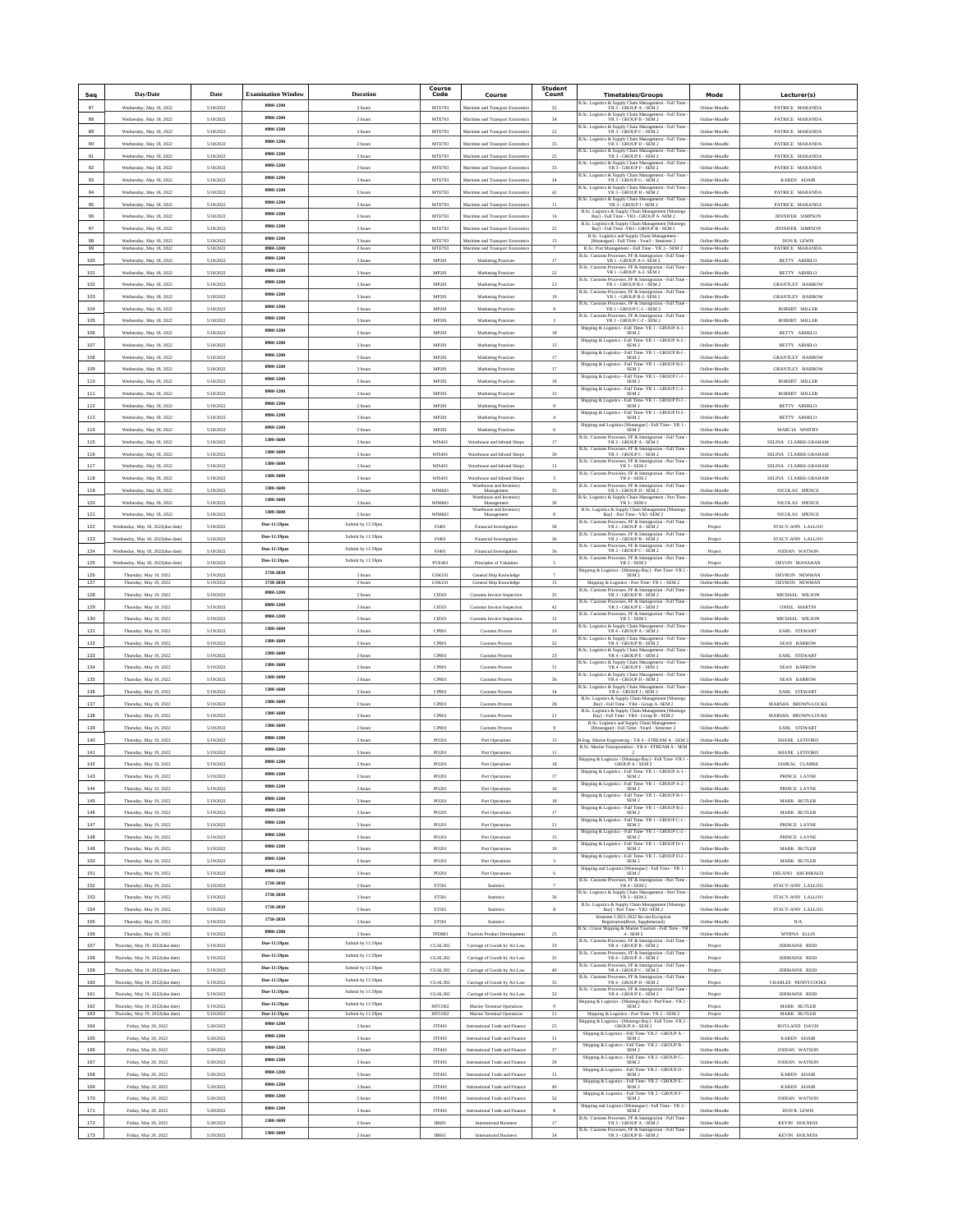| Seq            | Day/Date                                                         | Date                   | <b>Examination Window</b>  | <b>Duration</b>                        | Course<br>Code          | Course                                                         | <b>Student</b><br>Count | <b>Timetables/Groups</b>                                                                                                                                                                      | Mode                           | Lecturer(s)                                      |
|----------------|------------------------------------------------------------------|------------------------|----------------------------|----------------------------------------|-------------------------|----------------------------------------------------------------|-------------------------|-----------------------------------------------------------------------------------------------------------------------------------------------------------------------------------------------|--------------------------------|--------------------------------------------------|
| 174            | Friday, May 20, 2022                                             | 5/20/2022              | 1300-1600                  | 3 hours                                | <b>IB601</b>            | International Business                                         | 30                      | B.Sc. Customs Processes, FF & Immigration - Full Time<br>YR 3 - GROUP C - SEM 2                                                                                                               | Online-Moodle                  | KEVIN HOLNESS                                    |
| 175            | Friday, May 20, 2022                                             | 5/20/2022              | 1300-1600                  | 3 hours                                | <b>IB601</b>            | International Business                                         | 34                      | B.Sc. Customs Processes, FF & Immigration - Full Time<br>YR 3 - GROUP D - SEM 2                                                                                                               | Online-Moodle                  | <b>FLORENCE HOWE</b>                             |
| 176            | Friday, May 20, 2022                                             | 5/20/2022              | 1300-1600                  | 3 hours                                | <b>IB601</b>            | <b>International Busine</b>                                    | 39                      | B.Sc. Customs Processes, FF & Immigration - Full Time<br>YR 3 - GROUP E - SEM 2                                                                                                               | Online-Moodl                   | <b>KEVIN HOLNESS</b>                             |
| 177            | Friday, May 20, 2022(due date)                                   | 5/20/2022              | Due-11:59pm                | Submit by 11:59pm                      | <b>BC201</b>            | <b>Business Communication</b>                                  | 17                      | B.Sc. Customs Processes, FF & Immigration - Full Time<br>YR 1 - GROUP A-1- SEM 2                                                                                                              | Project                        | KAREENIE SHAW                                    |
| 178            | Friday, May 20, 2022(due date)                                   | 5/20/2022              | Due-11:59pm                | Submit by 11:59pm                      | <b>BC201</b>            | <b>Business Communication</b>                                  | $21\,$                  | <b>B.Sc. Cus</b><br>is Processes, FF & Immigration - Full Time<br>YR 1 - GROUP A-2- SEM 2                                                                                                     | Project                        | KAREENIE SHAW                                    |
| 179            | Friday, May 20, 2022(due date)                                   | 5/20/2022              | Due-11:59pm                | Submit by 11:59pm<br>Submit by 11:59pm | <b>BC201</b>            | <b>Business Communication</b>                                  | $23\,$                  | B.Sc. Customs Processes, FF & Immigration - Full Time<br>YR 1 - GROUP B-1 - SEM 2<br>B.Sc. Customs Processes, FF & Immigration - Full Time                                                    | Project                        | SHANA-GAYE REID                                  |
| 180            | Friday, May 20, 2022(due date)                                   | 5/20/2022              | Due-11:59pm<br>Due-11:59pm | Submit by 11:59pm                      | <b>BC201</b>            | <b>Business Communication</b>                                  | 18                      | YR 1 - GROUP B-2- SEM 2<br>B.Sc. Customs Processes, FF & Immigration - Full Time                                                                                                              | Project                        | SHANA-GAYE REID                                  |
| 181            | Friday, May 20, 2022(due date                                    | 5/20/2022              | Due-11:59pm                | Submit by 11:59pm                      | <b>BC201</b>            | <b>Business Communicatio</b>                                   | 10                      | YR 1 - GROUP C-1 - SEM 2<br>${\rm B.Sc.~Customs~Processes, FF~&\text{} Immigration~-Full~Time\\quad~YR~1~-GROUP~C-2~-SEM~2}$                                                                  | Project                        | KAREENIE SHAW                                    |
| 182<br>183     | Friday, May 20, 2022(due date)<br>Friday, May 20, 2022(due date) | 5/20/2022<br>5/20/2022 | Due-11:59pm                | Submit by 11:59pm                      | <b>BC201</b><br>BC201   | <b>Business Communication</b><br><b>Business Communication</b> | 17                      | $\begin{array}{l}{\rm{Shipping~\&Logistics - [Montego Bay] - Full Time - YR1}}\\{\rm{GROUP~A - SEM~2}}\end{array}$                                                                            | Project<br>Project             | KAREENIE SHAW<br>KEDENE SMALLING-POWELL          |
| 184            | Friday, May 20, 2022(due date)                                   | 5/20/2022              | Due-11:59pm                | Submit by 11:59pm                      | <b>BC201</b>            | <b>Business Communication</b>                                  | 16                      | Shipping & Logistics - Full Time-YR 1 - GROUP A-1 -<br>SEM <sub>2</sub>                                                                                                                       | Project                        | KAREENIE SHAW                                    |
| 185            | Friday, May 20, 2022(due date)                                   | 5/20/2022              | Due-11:59pm                | Submit by 11:59pm                      | <b>BC201</b>            | <b>Business Communication</b>                                  | 15                      | Shipping & Logistics - Full Time-YR 1 - GROUP A-2<br>SEM <sub>2</sub>                                                                                                                         | Project                        | KAREENIE SHAW                                    |
| 186            | Friday, May 20, 2022(due date)                                   | 5/20/2022              | Due-11:59pm                | Submit by 11:59pm                      | <b>BC201</b>            | <b>Business Communication</b>                                  | $17\,$                  | Shipping & Logistics - Full Time- YR 1 - GROUP B-1 -<br>SEM <sub>2</sub>                                                                                                                      | Project                        | SHANA-GAYE REID                                  |
| 187            | Friday, May 20, 2022(due date)                                   | 5/20/2022              | Due-11:59pm                | Submit by 11:59pn                      | BC201                   | <b>Business Communication</b>                                  | $17\,$                  | Shipping & Logistics - Full Time- $\verb YR 1 - \verb GROUPB-2 - \verb SEM 2 $                                                                                                                | Project                        | SHANA-GAYE REID                                  |
| 188            | Friday, May 20, 2022(due date)                                   | 5/20/2022              | Due-11:59pm                | Submit by 11:59pm                      | <b>BC201</b>            | <b>Business Communication</b>                                  | 20                      | $\begin{array}{c} \mbox{Shipping &\textbf{Logistics - Full Time- YR 1 - GROUP C-1} }\\ \mbox{SEM 2} \end{array}$<br>Shipping & Logistics - Full Time-YR 1 - GROUP C-2                         | Project                        | SHANA-GAYE REID                                  |
| 189            | Friday, May 20, 2022(due date)                                   | 5/20/2022              | Due-11:59pm<br>Due-11:59pm | Submit by 11:59pm<br>Submit by 11:59pm | <b>BC201</b>            | <b>Business Communication</b>                                  | $14\,$                  | SEM <sub>2</sub><br>Shipping & Logistics - Full Time-YR 1 - GROUP D-1                                                                                                                         | Project                        | SHANA-GAYE REID                                  |
| 190            | Friday, May 20, 2022(due date)                                   | 5/20/2022              | Due-11:59pm                | Submit by 11:59pm                      | <b>BC201</b>            | <b>Business Communication</b>                                  |                         | SEM <sub>2</sub><br>Shipping & Logistics - Full Time-YR 1 - GROUP D-2 -                                                                                                                       | Project                        | SHANA-GAYE REID                                  |
| 191<br>192     | Friday, May 20, 2022(due date<br>Friday, May 20, 2022(due date)  | 5/20/2022<br>5/20/2022 | Due-11:59pm                | Submit by 11:59pn                      | <b>BC201</b><br>BC201   | <b>Business Communication</b><br><b>Business Communication</b> | 6                       | SEM <sub>2</sub><br>$\begin{array}{c} \mbox{Shipping and Logistics [Moneague] - Full Time - YR 1 -} \\ \mbox{SEM 2} \end{array}$                                                              | Project<br>Project             | SHANA-GAYE REID<br>MARCIA NEMBHARD               |
| 193            | Friday, May 20, 2022(due date)                                   | 5/20/2022              | Due-11:59pm                | Submit by 11:59pm                      | CL301                   | Customs Law and Regulations                                    |                         | B.Sc. Customs Processes, FF & Immigration - Part Time<br>YR 1 - SEM 2                                                                                                                         | Project                        | SEAN BARROW                                      |
| 194            | Friday, May 20, 2022(due date)                                   | 5/20/2022              | Due-11:59pm                | Submit by 11:59pm                      | EBF602                  | Entrepreneurship and Business<br>Finance                       | $37\,$                  | B.Sc. Customs Processes, FF & Immigration - Full Time<br>YR2 - GROUP A - SEM 2                                                                                                                | Project                        | PATRICK MYRIE                                    |
| 195            | Friday, May 20, 2022(due date)                                   | 5/20/2022              | Due-11:59pm                | Submit by 11:59pm                      | EBF602                  | Entrepreneurship and Business<br>Finance                       | 36                      | B.Sc. Customs Processes, FF & Immigration - Full Time - YR 2 - GROUP B - SEM 2                                                                                                                | Project                        | PATRICK MYRIE                                    |
| 196            | Friday, May 20, 2022(due date)                                   | 5/20/2022              | Due-11:59pm                | Submit by 11:59pm                      | EBF602                  | Entrepreneurship and Business<br>Finance                       | 36                      | B.Sc. Customs Processes, FF & Immigration - Full Time<br>YR 2 - GROUP C - SEM 2                                                                                                               | Project                        | PATRICK MYRIE                                    |
| 197            | Friday, May 20, 2022(due date)                                   | 5/20/2022              | Due-11:59pm                | Submit by 11:59pn                      | LM401                   | Logistics Management                                           |                         | B.Sc. Customs Processes, FF & Immigration - Part Time<br><b>YR 2 - SEM 2</b>                                                                                                                  | Project                        | <b>KRYSTAL SENIOR</b>                            |
| 198            | Friday, May 20, 2022(due date)                                   | 5/20/2022              | Due-11:59pm                | Submit by 11:59pm<br>Submit by 11:59pm | LM401                   | Logistics Management                                           | 10                      | Shipping & Logistics - [Montego Bay] - PartTime - YR 2 - ${\tt SEM}\,2$                                                                                                                       | Project                        | <b>KRYSTAL SENIOR</b>                            |
| 199            | Friday, May 20, 2022(due date)                                   | 5/20/2022              | Due-11:59pm<br>Due-11:59pm | Submit by 11:59pm                      | LM401                   | Logistics Management                                           | 32                      | Shipping & Logistics - Full Time- YR $2$ - GROUP A - SEM $2$<br>Shipping & Logistics - Full Time-YR 2 - GROUP B                                                                               | Project                        | NJELLE SMITH                                     |
| 200<br>201     | Friday, May 20, 2022(due date)<br>Friday, May 20, 2022(due date) | 5/20/2022              | Due-11:59pm                | Submit by 11:59pm                      | LM401                   | Logistics Management                                           | 34                      | SEM <sub>2</sub><br>Shipping & Logistics - Full Time-YR 2 - GROUP C -                                                                                                                         | Project                        | SHANE LETFORD                                    |
| 202            | Friday, May 20, 2022(due date)                                   | 5/20/2022<br>5/20/2022 | Due-11:59pm                | Submit by 11:59pn                      | LM401<br>LM401          | Logistics Management<br>Logistics Management                   | 39<br>29                | SEM <sub>2</sub><br>Shipping & Logistics - Full Time-YR 2 - GROUP D -<br>SEM <sub>2</sub>                                                                                                     | Project<br>Project             | SHANE LETFORD<br>SHANE LETFORD                   |
| 203            | Friday, May 20, 2022(due date)                                   | 5/20/2022              | Due-11:59pm                | Submit by 11:59pm                      | LM401                   | Logistics Management                                           | 39                      | Shipping & Logistics - Full Time- YR $2$ - GROUP E - ${\bf SEM}$ 2                                                                                                                            | Project                        | NJELLE SMITH                                     |
| 204            | Friday, May 20, 2022(due date)                                   | 5/20/2022              | Due-11:59pm                | Submit by 11:59pm                      | LM401                   | Logistics Management                                           | 31                      | Shipping & Logistics - Full Time- YR $2$ - GROUP F - SEM $2$                                                                                                                                  | Project                        | NJELLE SMITH                                     |
| 205            | Friday, May 20, 2022(due date)                                   | 5/20/2022              | Due-11:59pm<br>Due-11:59pm | Submit by 11:59pm<br>Submit by 11:59pm | LM401                   | Logistics Management                                           | 17                      | Shipping & Logistics - Part Time- YR 2 - SEM 2<br>Shipping and Logistics [Moneague] - Full Time - YR 2                                                                                        | Project                        | KRYSTAL SENIOR                                   |
| 206<br>207     | Friday, May 20, 2022(due date)<br>Friday, May 20, 2022(due date) | 5/20/2022<br>5/20/2022 | Due-11:59pm                | Submit by 11:59pm                      | LM401<br><b>MINS301</b> | Logistics Management<br>Marine Insurance                       | 8<br>8                  | SEM <sub>2</sub><br>B.Sc. International Shipping - Full Time - YR 3 - SEM 2                                                                                                                   | Project<br>Project             | TEMP TBA<br>RADCLIFFE SPENCE                     |
| 208            | Friday, May 20, 2022(due date)                                   | 5/20/2022              | Due-11:59pm                | Submit by 11:59pm                      | PM701                   | Project Management                                             | 20                      | B.Sc. Cruise Shipping & Marine Tourism - Full Time - YF<br>$3 - SEM2$                                                                                                                         | Project                        | <b>GRACE DILLON</b>                              |
| 209            | Friday, May 20, 2022(due date)                                   | 5/20/2022              | Due-11:59pm                | Submit by 11:59pm                      | PM701                   | Project Managemen                                              | $\leq$                  | B.Sc. International Shipping - Full Time - YR 3 - SEM 2                                                                                                                                       | Project                        | GRACE DILLON                                     |
| 210            | Friday, May 20, 2022(due date)                                   | 5/20/2022              | Due-11:59pm                | Submit by 11:59pm                      | PM701                   | Project Managemen                                              | 33                      | B.Sc. Logistics & Supply Chain Management - Full Time<br>YR 3 - GROUP A - SEM 2                                                                                                               | Project                        | GARFIELD WALKER                                  |
| $211\,$        | Friday, May 20, 2022(due date)                                   | 5/20/2022              | Due-11:59pm                | Submit by 11:59pm                      | PM701                   | Project Managemen                                              | $_{\rm 34}$             | B.Sc. Logistics & Supply Chain Management - Full Time<br>YR 3 - GROUP B - SEM 2<br>ent - Full Time                                                                                            | Project                        | GRACE DILLON                                     |
| 212            | Friday, May 20, 2022(due date)                                   | 5/20/2022              | Due-11:59pm<br>Due-11:59pm | Submit by 11:59pm<br>Submit by 11:59pm | PM701                   | Project Management                                             | $_{\rm 21}$             | B.Sc. Logistics & Supply Chain Management<br>YR 3 - GROUP C - SEM 2<br>B.Sc. Logistics & Supply Chain Management - Full Time<br>YR 3 - GROUP D - SEM 2                                        | Project                        | <b>GRACE DILLON</b>                              |
| 213<br>214     | Friday, May 20, 2022(due date)                                   | 5/20/2022              | Due-11:59pm                | Submit by 11:59pm                      | PM701                   | Project Management                                             | $31\,$                  | B.Sc. Logistics & Supply Chain Management - Full Time                                                                                                                                         | Project                        | <b>GRACE DILLON</b>                              |
| 215            | Friday, May 20, 2022(due date)<br>Friday, May 20, 2022(due date  | 5/20/2022<br>5/20/2022 | Due-11:59pm                | Submit by 11:59pm                      | PM701<br>PM701          | Project Managemen<br>Project Managemen                         | 24<br>$_{32}$           | YR 3 - GROUP E - SEM 2<br>B.Sc. Logistics & Supply Chain Manag<br>nt - Full Time<br>YR 3 - GROUP F - SEM 2                                                                                    | Project<br>Project             | <b>GRACE DILLON</b><br><b>GRACE DILLON</b>       |
| 216            | Friday, May 20, 2022(due date)                                   | 5/20/2022              | Due-11:59pm                | Submit by 11:59pn                      | PM701                   | Project Managemen                                              | $_{\rm 34}$             | B.Sc. Logistics & Supply Chain Management - Full Time<br>YR 3 - GROUP G - SEM 2                                                                                                               | Project                        | GRACE DILLON                                     |
| 217            | Friday, May 20, 2022(due date)                                   | 5/20/2022              | Due-11:59pm                | Submit by 11:59pm                      | PM701                   | Project Managemen                                              | 42                      | B.Sc. Logistics & Supply Chain Management - Full Time<br>YR 3 - GROUP H - SEM 2                                                                                                               | Project                        | <b>GRACE DILLON</b>                              |
| 218            | Friday, May 20, 2022(due date)                                   | 5/20/2022              | Due-11:59pm                | Submit by 11:59pm                      | PM701                   | Project Management                                             | $11\,$                  | B.Sc. Logistics & Supply Chain Management - Full Time<br>YR 3 - GROUP I - SEM 2                                                                                                               | Project                        | <b>GRACE DILLON</b>                              |
| 219            | Friday, May 20, 2022(due date)                                   | 5/20/2022              | Due-11:59pm<br>Due-11:59pm | Submit by 11:59pm<br>Submit by 11:59pm | PM701                   | Project Management                                             | 26                      | B.Sc. Logistics & Supply Chain Management - Part Time<br>YR 3 - SEM 2<br>B.Sc. Logistics & Supply Chain Management [Montego Bay] - Full Time - YR3 - GROUP A -SEM 2                           | Project                        | GARFIELD WALKER                                  |
| 220            | Friday, May 20, 2022(due date)                                   | 5/20/2022              | Due-11:59pm                | Submit by 11:59pn                      | PM701                   | Project Management                                             | 14                      | ${\rm B.Sc.~Logistics~\&~Supply~Chain~Management~[Monteg~\large~\large\,Bay] - Full~Time~-YR3~-~GROUP~B~-~SEM~2}$                                                                             | Project                        | FARLEY ARTWELL                                   |
| $221\,$<br>222 | Friday, May 20, 2022(due date)<br>Friday, May 20, 2022(due date) | 5/20/2022<br>5/20/2022 | Due-11:59pm                | Submit by 11:59pm                      | PM701<br>PM701          | Project Managemen<br>Project Management                        | $_{\rm 21}$             | $\begin{array}{c} \mbox{B.Sc. Logistics & Supply Chain Management}\\ \mbox{Bayl - Part Time - YR3 - SEM 2} \end{array}$<br>ent [Monteg                                                        | Project<br>Project             | FARLEY ARTWELL<br>GARFIELD WALKER                |
| 223            | Friday, May 20, 2022(due date)                                   | 5/20/2022              | Due-11:59pm                | Submit by 11:59pm                      | PM701                   | Project Managemen                                              | 15                      | B.Sc. Logistics and Supply Chain Management [Moneague] - Full Time - Year3 - Semester 2                                                                                                       | Project                        | DELANO ARCHIBALD                                 |
| 224            | Friday, May 20, 2022(due date)                                   | 5/20/2022              | Due-11:59pm<br>0900-1200   | Submit by 11:59pm                      | PM701                   | Project Management                                             |                         | B.Sc. Port Management - Full Time - YR 3 - SEM 2<br>B.Sc. Cruise Shipping & Marine Tourism - Full Time - YF                                                                                   | Project                        | <b>GRACE DILLON</b>                              |
| 225<br>226     | Friday, May 20,2022<br>Friday, May 20,2022                       | 5/20/2022<br>5/20/2022 | 0900-1200                  | 3 hours<br>3 hours                     | <b>CSM601</b><br>IT201  | Cruise Shipping Management<br>Information Technology I         | 24                      | $3 - SEM2$<br>B.Sc. Customs Processes. FF & Immigration - Part Time<br>YR 1 - SEM 2                                                                                                           | Online-Moodle<br>Online-Moodk  | <b>MYRNA ELLIS</b><br>CALENE CLARKE              |
| 227            | Friday, May 20,2022                                              | 5/20/2022              | 0900-1200                  | 3 hours                                | IT201                   | Information Technology I                                       | 15                      | Shipping & Logistics - [Montego Bay] - Full Time -YR 1 GROUP A - SEM 2                                                                                                                        | Online-Moodk                   | VINTON HAUGHTON                                  |
| 228            | Friday, May 20, 2022                                             | 5/20/2022              | 0900-1200                  | 3 hours                                | IT201                   | Information Technology I                                       | 17                      | Shipping & Logistics - Full Time- YR $1$ - GROUP A-1 $\cdot$ SEM $2$                                                                                                                          | Online-Moodle                  | DAVID LAMONT                                     |
| 229            | Friday, May 20,2022                                              | 5/20/2022              | 0900-1200                  | 3 hours                                | IT201                   | Information Technology I                                       | 15                      | Shipping & Logistics - Full Time-YR 1 - GROUP A-2 -<br>SEM <sub>2</sub>                                                                                                                       | Online-Moodle                  | DAVID LAMONT                                     |
| 230            | Friday, May 20, 2022                                             | 5/20/2022              | 0900-1200                  | 3 hours                                | IT201                   | Information Technology I                                       | 17                      | Shipping & Logistics - Full Time- YR 1 - GROUP B-1 -<br>SEM <sub>2</sub>                                                                                                                      | Online-Moodle                  | DAVID LAMONT                                     |
| 231            | Friday, May 20,2022                                              | 5/20/2022              | 0900-1200                  | 3 hours                                | IT201                   | Information Technology I                                       | 17                      | Shipping & Logistics - Full Time-YR 1 - GROUP B-2<br>SEM 2                                                                                                                                    | Online-Moodle                  | $\texttt{DAVID}$ $\texttt{LAMONT}$               |
| 232            | Friday, May 20,2022                                              | 5/20/2022              | 0900-1200<br>0900-1200     | 3 hours                                | IT201                   | Information Technology I                                       | 19                      | Shipping & Logistics - Full Time- YR $1$ - GROUP $\rm C\text{-}1$ - SEM $2$<br>Shipping & Logistics - Full Time-YR 1 - GROUP C-2 -                                                            | Online-Moodle                  | KELLEEN JOHNSON-DAVIS                            |
| 233<br>234     | Friday, May 20,2022<br>Friday, May 20,2022                       | 5/20/2022<br>5/20/2022 | 0900-1200                  | 3 hours<br>3 hours                     | IT201<br>IT201          | Information Technology I<br>Information Technology I           | 14<br>$10\,$            | SEM <sub>2</sub><br>Shipping & Logistics - Full Time-YR 1 - GROUP D-1<br>SEM <sub>2</sub>                                                                                                     | Online-Moodle<br>Online-Moodle | KELLEEN JOHNSON-DAVIS<br>KELLEEN JOHNSON-DAVIS   |
| 235            | Friday, May 20,2022                                              | 5/20/2022              | 0900-1200                  | 3 hours                                | IT201                   | Information Technology I                                       | $\mathcal{R}$           | Shipping & Logistics - Full Time-YR 1 - GROUP D-2 -<br>SEM 2                                                                                                                                  | Online-Moodle                  | KELLEEN JOHNSON-DAVIS                            |
| 236            | Friday, May 20,2022                                              | 5/20/2022              | 0900-1200                  | 3 hours                                | IT201                   | Information Technology I                                       |                         | Shipping and Logistics [Moneague] - Full Time - YR $1$ - ${\bf SEM}\ 2$                                                                                                                       | Online-Moodle                  | KENEISHA THOMPSON                                |
| 237            | Friday, May 20,2022                                              | 5/20/2022              | 1300-1600                  | 3 hours                                | MM802                   | Marketing Managemen                                            | $_{\rm 31}$             | B.Sc. Logistics & Supply Chain Management - Full Time $\,$ YR 4 - GROUP A - SEM 2 $\,$                                                                                                        | Online-Moodle                  | GRANTLEY HARROW                                  |
| 238            | Friday, May 20,2022                                              | 5/20/2022              | 1300-1600                  | 3 hours                                | MM802                   | Marketing Management                                           | 29                      | B.Sc. Logistics & Supply Chain Management - Full Time $$\rm YR\,4$$ - GROUP B - SEM $2$                                                                                                       | Online-Moodle                  | <b>GRANTLEY HARROW</b>                           |
| 239            | Friday, May 20,2022                                              | 5/20/2022              | 1300-1600                  | 3 hours                                | MM802                   | Marketing Management                                           | 28                      | B.Sc. Logistics & Supply Chain Management - Full Time<br>YR 4 - GROUP C - SEM 2                                                                                                               | Online-Moodle                  | <b>GRANTLEY HARROW</b>                           |
| 240<br>241     | Friday, May 20, 2022                                             | 5/20/2022              | 1300-1600<br>1300-1600     | 3 hours                                | MM802                   | Marketing Management                                           | $_{33}$                 | B.Sc. Logistics & Supply Chain Management - Full Time<br>YR 4 - GROUP D - SEM 2<br>B.Sc. Logistics & Supply Chain Management - Full Time                                                      | Online-Moodle<br>Online-Moodle | <b>GRANTLEY HARROW</b>                           |
| 242            | Friday, May 20,2022<br>Friday, May 20,2022                       | 5/20/2022<br>5/20/2022 | 1300-1600                  | 3 hours<br>3 hours                     | MM802<br>MM802          | Marketing Management<br>Marketing Managemen                    | 23<br>$_{31}$           | YR 4 - GROUP E - SEM 2<br>B.Sc. Logistics & Supply Chain Management - Full Time<br>YR 4 - GROUP F - SEM 2                                                                                     | Online-Moodle                  | ANGELA BRISSETT-MARTIN<br>ANGELA BRISSETT-MARTIN |
| 243            | Friday, May 20,2022                                              | 5/20/2022              | 1300-1600                  | 3 hours                                | MM802                   | Marketing Management                                           | 34                      | B.Sc. Logistics & Supply Chain Management - Full Time<br>YR 4 - GROUP H - SEM 2                                                                                                               | Online-Moodle                  | <b>GRANTLEY HARROW</b>                           |
| 244            | Friday, May 20,2022                                              | 5/20/2022              | 1300-1600                  | 3 hours                                | MM802                   | Marketing Management                                           | 31                      | B.Sc. Logistics & Supply Chain Management - Full Time<br>YR 4 - GROUP J - SEM 2                                                                                                               | Online-Moodle                  | <b>GRANTLEY HARROW</b>                           |
| 245            | Friday, May 20,2022                                              | 5/20/2022              | 1300-1600                  | 3 hours                                | MM802                   | Marketing Management                                           | 39                      | B.Sc. Logistics & Supply Chain Management - Part Time<br>YR 4 - SEM 2                                                                                                                         | Online-Moodle                  | MARGARITTA SHERWOOD                              |
| 246            | Friday, May 20,2022                                              | 5/20/2022              | 1300-1600                  | 3 hours                                | MM802                   | Marketing Management                                           | 28                      | B.Sc. Logistics & Supply Chain Management [Montego<br>Bay] - Full Time - YR4 - Group A -SEM 2                                                                                                 | Online-Moodle                  | SIMONE GORDON-WARD                               |
| 247            | Friday, May 20,2022                                              | 5/20/2022              | 1300-1600<br>1300-1600     | 3 hours                                | MM802                   | Marketing Management                                           | $_{\rm 21}$             | ${\rm B.Sc.~Logistics~\&~Supply~Chain~Managermer~[Monetge~\\~Bay]~- Full Time~-YR4~- Group~B~- SEM~2}$<br>B.Sc. Logistics & Supply Chain Management [Montego<br>Bay] - Part Time - YR4 -SEM 2 | Online-Moodle                  | SIMONE GORDON-WARD                               |
| 248<br>249     | Friday, May 20,2022                                              | 5/20/2022              | 1300-1600                  | 3 hours                                | MM802                   | Marketing Management                                           |                         | B.Sc. Logistics and Supply Chain Management [Moneague] - Full Time - Year<br>4 - Semester 2                                                                                                   | Online-Moodle                  | MARGARITTA SHERWOOD                              |
| 250            | Friday, May 20,2022<br>Friday, May 20,2022                       | 5/20/2022<br>5/20/2022 | 1300-1600                  | 3 hours<br>3 hours                     | MM802<br>MM802          | Marketing Management<br>Marketing Management                   | 3                       | B.Sc. Port Management - Full Time - YR 4 - SEM 2                                                                                                                                              | Online-Moodle<br>Online-Moodle | BRIDGETTE FLOWERS<br><b>GRANTLEY HARROW</b>      |
| 251            | Tuesday, May 24, 2022                                            | 5/24/2022              | 0900-1200                  | 3 hours                                | CPL401                  | Cargo Planning                                                 | 25                      | Shipping & Logistics - [Montego Bay] - Full Time -YR 2<br><b>GROUP A - SEM 2</b>                                                                                                              | Online-Moodle                  | PRINCE LAYNE                                     |
| 252            | Tuesday, May 24, 2022                                            | 5/24/2022              | 0900-1200<br>0900-1200     | 3 hours                                | CPL401                  | Cargo Planning                                                 | 10                      | Shipping & Logistics - [Montego Bay] - PartTime - YR 2 -<br>SEM <sub>2</sub><br>Shipping & Logistics - Full Time- YR $2$ - GROUP A - ${\bf SEM}\,2$                                           | Online-Moodle                  | PRINCE LAYNE                                     |
| 253            | Tuesday, May 24, 2022                                            | 5/24/2022              | 0900-1200                  | 3 hours                                | CPL401                  | Cargo Planning                                                 | $_{\rm 34}$             | Shipping & Logistics - Full Time- YR 2 - GROUP B - ${\bf SEM}\,2$                                                                                                                             | Online-Moodle                  | SHANE LETFORD                                    |
| 254<br>255     | Tuesday, May 24, 2022<br>Tuesday, May 24, 2022                   | 5/24/2022<br>5/24/2022 | 0900-1200                  | 3 hours<br>3 hours                     | CPL401<br>CPL401        | Cargo Planning<br>Cargo Planning                               | 36<br>40                | Shipping & Logistics - Full Time-YR 2 - GROUP C -<br>SEM <sub>2</sub>                                                                                                                         | Online-Moodle<br>Online-Moodle | PRINCE LAYNE<br>PRINCE LAYNE                     |
| 256            | Tuesday, May 24, 2022                                            | 5/24/2022              | 0900-1200                  | 3 hours                                | CPL401                  | Cargo Planning                                                 | 33                      | Shipping & Logistics - Full Time- YR 2 - GROUP D - ${\bf SEM}\,2$                                                                                                                             | Online-Moodle                  | PRINCE LAYNE                                     |
| 257            | Tuesday, May 24, 2022                                            | 5/24/2022              | 0900-1200                  | 3 hours                                | CPL401                  | Cargo Planning                                                 | 40                      | Shipping & Logistics - Full Time- YR 2 - GROUP E -<br>SEM <sub>2</sub>                                                                                                                        | Online-Moodle                  | SHANE LETFORD                                    |
| 258            | Tuesday, May 24, 2022                                            | 5/24/2022              | 0900-1200                  | 3 hours                                | CPL401                  | Cargo Planning                                                 | 34                      | Shipping & Logistics - Full Time-YR 2 - GROUP F -<br>SEM <sub>2</sub>                                                                                                                         | Online-Moodle                  | SHANE LETFORD                                    |
| 259<br>260     | Tuesday, May 24, 2022<br>Tuesday, May 24, 2022                   | 5/24/2022<br>5/24/2022 | 0900-1200<br>0900-1200     | 3 hours<br>3 hours                     | CPL401<br>CPL401        | Cargo Planning<br>Cargo Planning                               | $_{\rm 24}$<br>8        | Shipping & Logistics - Part Time- YR 2 - SEM 2<br>Shipping and Logistics [Moneague] - Full Time - YR 2<br>SEM <sub>2</sub>                                                                    | Online-Moodle<br>Online-Moodle | PRINCE LAYNE<br>PRINCE LAYNE                     |
| 261            | Tuesday, May 24, 2022                                            | 5/24/2022              | 1300-1600                  | 3 hours                                | FM501                   | Financial Management                                           | 19                      | B.Sc. Cruise Shipping & Marine Tourism - Full Time - YR<br>$3 - SEM2$                                                                                                                         | Online-Moodle                  | SHAMSIDEEN KESHINRO                              |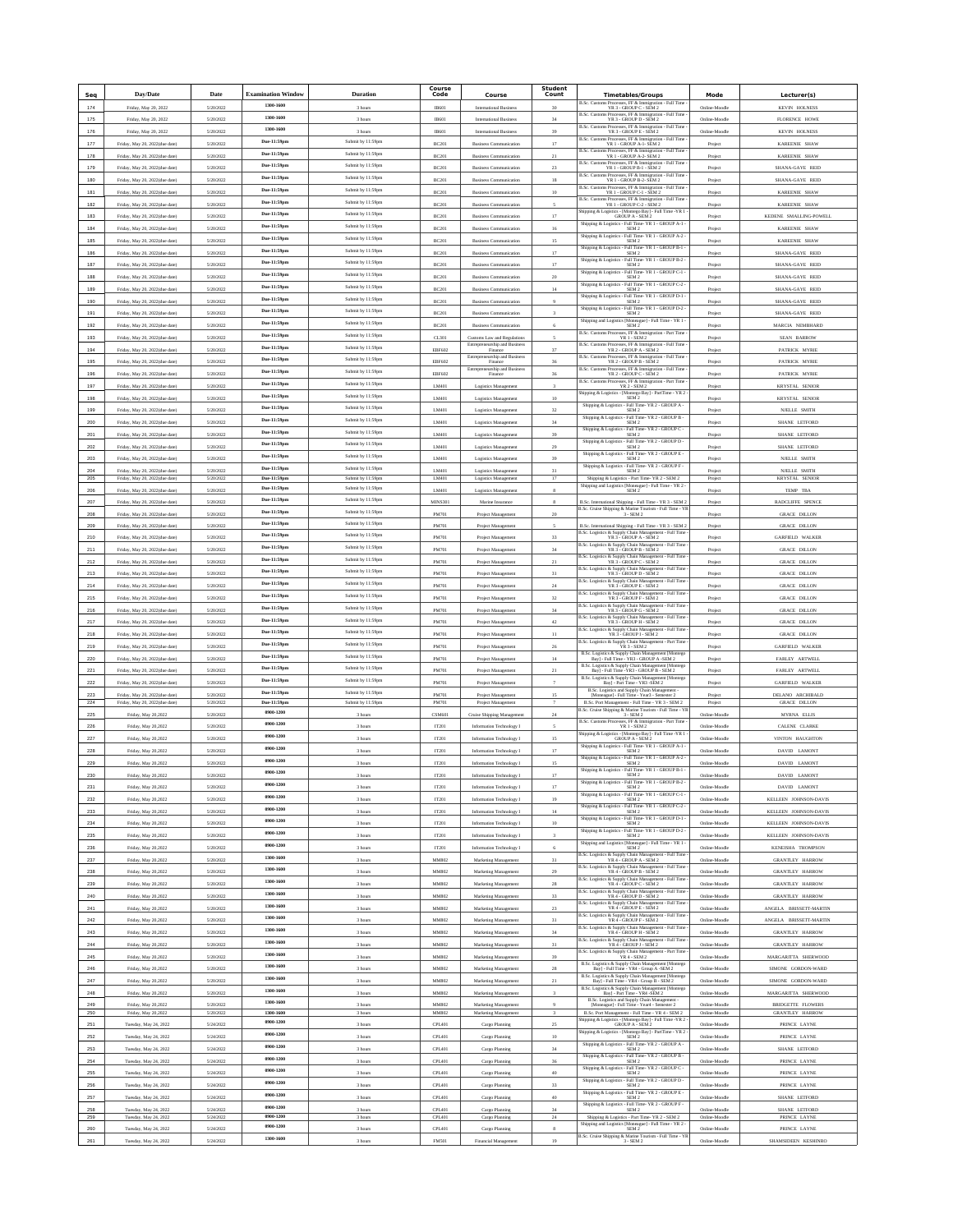| Seq          | Day/Date                                           | Date                   | <b>Examination Window</b> | <b>Duration</b>    | Course<br>Code                 | Course                                                                                                          | <b>Student</b><br>Count | <b>Timetables/Groups</b>                                                                                                                                     | Mode                           | Lecturer(s)                     |
|--------------|----------------------------------------------------|------------------------|---------------------------|--------------------|--------------------------------|-----------------------------------------------------------------------------------------------------------------|-------------------------|--------------------------------------------------------------------------------------------------------------------------------------------------------------|--------------------------------|---------------------------------|
| 262          | Tuesday, May 24, 2022                              | 5/24/2022              | 1300-1600                 | 3 hours            | <b>FM501</b>                   | Financial Management                                                                                            | -6                      | B.Sc. International Shipping - Full Time - YR 3 - SEM 2                                                                                                      | Online-Moodle                  | STACY-ANN LALLOO                |
| 263          | Tuesday, May 24, 2022                              | 5/24/2022              | 1300-1600                 | 3 hours            | <b>FM501</b>                   | Financial Management                                                                                            | 33                      | B.Sc. Logistics & Supply Chain Management - Full Time<br>YR 3 - GROUP A - SEM 2                                                                              | Online-Moodle                  | <b>JODIAN WATSON</b>            |
| 264          | Tuesday, May 24, 2022                              | 5/24/2022              | 1300-1600                 | 3 hours            | <b>FM501</b>                   | Financial Management                                                                                            | 33                      | B.Sc. Logistics & Supply Chain Management - Full Time<br>YR 3 - GROUP B - SEM 2                                                                              | Online-Moodle                  | <b>JODIAN WATSON</b>            |
| 265          | Tuesday, May 24, 2022                              | 5/24/2022              | 1300-1600                 | 3 hours            | FM501                          | Financial Management                                                                                            | $\boldsymbol{22}$       | B.Sc. Logistics & Supply Chain Management - Full Time $$\rm YR\,3$ - GROUP C - SEM 2                                                                         | Online-Moodle                  | <b>JODIAN WATSON</b>            |
| 266          | Tuesday, May 24, 2022                              | 5/24/2022              | 1300-1600                 | 3 hours            | <b>FM501</b>                   | Financial Management                                                                                            | $_{32}$                 | B.Sc. Logistics & Supply Chain Management - Full Tim<br>YR 3 - GROUP D - SEM 2                                                                               | Online-Moodl                   | STACY-ANN LALLOO                |
| 267          | Tuesday, May 24, 2022                              | 5/24/2022              | 1300-1600                 | 3 hours            | FM501                          | Financial Management                                                                                            | $^{24}$                 | nt - Full Tim<br>3.Sc. Logistics & Supply Chain Manageme<br>YR 3 - GROUP E - SEM 2                                                                           | Online-Moodle                  | STACY-ANN LALLOO                |
| 268          | Tuesday, May 24, 2022                              | 5/24/2022              | 1300-1600                 | 3 hours            | FM501                          | Financial Management                                                                                            | $_{33}$                 | 3.Sc. Logistics & Supply Chain Manage<br>tent - Full Tim<br>YR 3 - GROUP F - SEM 2                                                                           | Online-Moodle                  | SHAMSIDEEN KESHINRC             |
| 269          | Tuesday, May 24, 2022                              | 5/24/2022              | 1300-1600                 | 3 hours            | <b>FM501</b>                   | Financial Management                                                                                            | 36                      | B.Sc. Logistics & Supply Chain Management - Full Time<br>YR 3 - GROUP G - SEM 2                                                                              | Online-Moodle                  | SHAMSIDEEN KESHINRO             |
| 270          | Tuesday, May 24, 2022                              | 5/24/2022              | 1300-1600                 | 3 hours            | FM501                          | Financial Management                                                                                            | 41                      | B.Sc. Logistics & Supply Chain Management - Full Time $$\rm YR\,3$ - GROUP H - SEM 2                                                                         | Online-Moodle                  | SHAMSIDEEN KESHINRO             |
| 271          | Tuesday, May 24, 2022                              | 5/24/2022              | 1300-1600                 | 3 hours            | FM501                          | Financial Managen                                                                                               | $11\,$                  | B.Sc. Logistics & Supply Chain Manageme<br>YR 3 - GROUP I - SEM 2<br>nt - Full Tim                                                                           | Online-Moodk                   | STACY-ANN LALLOO                |
| 272          | Tuesday, May 24, 2022                              | 5/24/2022              | 1300-1600                 | 3 hours            | FM501                          | Financial Management                                                                                            | $14\,$                  | ${\rm B. Sc.~Logistics~\&~Supply~Chain~Managerment~[Monteg~\quad]~{\rm Bay}]\xspace - Full~Time - YR3 - GROUP~A - SEM~2}$                                    | Online-Moodle                  | KEVIN BERNARD                   |
| 273          | Tuesday, May 24, 2022                              | 5/24/2022              | 1300-1600                 | 3 hours            | <b>FM501</b>                   | Financial Management                                                                                            | $\bf{21}$               | B.Sc. Logistics & Supply Chain Man<br>agement [Montego<br>Bay] - Full Time -YR3 - GROUP B - SEM 2                                                            | Online-Moodle                  | KEVIN BERNARD                   |
| 274          | Tuesday, May 24, 2022                              | 5/24/2022              | 1300-1600                 | 3 hours            | FM501                          | Financial Management                                                                                            | 16                      | B.Sc. Logistics and Supply Chain Management [Moneague] - Full Time - Year3 - Semester 2                                                                      | Online-Moodle                  | <b>CLIVE STEWART</b>            |
| 275          | Tuesday, May 24, 2022                              | 5/24/2022              | 1300-1600                 | 3 hours            | FM501                          | Financial Management                                                                                            | $\,9$                   | B.Sc. Port Management - Full Time - YR 3 - SEM 2                                                                                                             | Online-Moodle                  | SHAMSIDEEN KESHINRO             |
| 276          | Tuesday, May 24, 2022                              | 5/24/2022              | 0900-1200                 | 3 hour             | <b>ILR501</b>                  | mmigration Law and Regulati                                                                                     | $17\,$                  | B.Sc. Customs Processes, FF & Immigration - Full Time $\verb YR3-GROUPA-SEM2 $                                                                               | Online-Moodl                   | ORLANDO WILLIAMS                |
| 277          | Tuesday, May 24, 2022                              | 5/24/2022              | 0900-1200                 | 3 hours            | <b>ILR501</b>                  | Immigration Law and Regulations                                                                                 | 36                      | B.Sc. Customs Processes, FF & Immigration - Full Time $$\mbox{YR}$ 3 - GROUP B - SEM 2                                                                       | Online-Moodle                  | ORLANDO WILLIAMS                |
| 278          | Tuesday, May 24, 2022                              | 5/24/2022              | 0900-1200                 | 3 hours            | <b>ILR501</b>                  | Immigration Law and Regulations                                                                                 | 31                      | s Processes, FF & Immigration - Full Time<br>3.Sc. Cus<br>YR 3 - GROUP C - SEM 2                                                                             | Online-Moodle                  | ORLANDO WILLIAMS                |
| 279          | Tuesday, May 24, 2022                              | 5/24/2022              | 0900-1200                 | 3 hours            | <b>ILR501</b>                  | mmigration Law and Regulation                                                                                   | 34                      | B.Sc. Customs Processes, FF & Immigration - Full Time<br>YR 3 - GROUP D - SEM 2                                                                              | Online-Moodle                  | ORLANDO WILLIAMS                |
| 280          | Tuesday, May 24, 2022                              | 5/24/2022              | 0900-1200                 | 3 hours            | <b>ILR501</b>                  | Immigration Law and Regulations                                                                                 | 41                      | B.Sc. Customs Processes, FF & Immigration - Full Time<br>YR 3 - GROUP E - SEM 2                                                                              | Online-Moodle                  | ORLANDO WILLIAMS                |
| 281          | Tuesday, May 24, 2022                              | 5/24/2022              | 0900-1200                 | 3 hours            | PA0802                         | Port Agency Operations                                                                                          |                         | B.Sc. Cruise Shipping & Marine Tourism - Full Time - YR<br>$4$ - ${\rm SEM}\,2$                                                                              | Online/Projec                  | RICARDO VALENTINE               |
| 282          | Tuesday, May 24, 2022                              | 5/24/2022              | 0900-1200<br>1300-1600    | 3 hours            | PA0802                         | Port Agency Operations                                                                                          |                         | B.Sc. Port Management - Full Time - YR 4 - SEM 2<br>oms Processes, FF & Immigration - Full Time<br>B.Sc. Cust                                                | Online/Project                 | RICARDO VALENTINE               |
| 283          | Tuesday, May 24, 2022                              | 5/24/2022              | 1300-1600                 | 3 hours            | <b>TC301</b>                   | Tariff Classification                                                                                           | $17\,$                  | YR 1 - GROUP A-1- SEM 2                                                                                                                                      | Online-Moodle                  | CAMILLE MCDONAL                 |
| 284          | Tuesday, May 24, 2022                              | 5/24/2022              | 1300-1600                 | 3 hours            | <b>TC301</b>                   | Tariff Classification                                                                                           | $22\,$                  | B.Sc. Customs Processes, FF & Immigration - Full Time<br>YR 1 - GROUP A-2- SEM 2<br>B.Sc. Customs Processes, FF & Immigration - Full Time                    | Online-Moodle                  | CAMILLE MCDONAL                 |
| 285          | Tuesday, May 24, 2022                              | 5/24/2022              |                           | 3 hours            | <b>TC301</b>                   | Tariff Classification                                                                                           | $22\,$                  | YR 1 - GROUP B-1 - SEM 2<br>B.Sc. Cust<br>ms Processes, FF & Immigration - Full Time                                                                         | Online-Moodle                  | MELINDA GUMBS                   |
| 286          | Tuesday, May 24, 2022                              | 5/24/2022              | 1300-1600                 | 3 hours            | TC301                          | Tariff Classification                                                                                           | 19                      | ${\tt YR}$ 1 - GROUP B-2- ${\tt SEM}$ 2<br><b>B.Sc. Cust</b>                                                                                                 | Online-Moodle                  | MELINDA GUMBS                   |
| 287          | Tuesday, May 24, 2022                              | 5/24/2022              | 1300-1600                 | 3 hours            | <b>TC301</b>                   | Tariff Classification                                                                                           |                         | oms Processes, FF & Immigration - Full Time<br>YR 1 - GROUP C-1 - SEM 2<br>B.Sc. Cus                                                                         | Online-Moodle                  | MELINDA GUMBS                   |
| 288          | Tuesday, May 24, 2022                              | 5/24/2022              | 1300-1600                 | 3 hours            | TC301                          | Tariff Classification<br>Narehouse Operations - Disposal o                                                      |                         | ns Processes, FF & Immigration - Full Time<br>YR 1 - GROUP C-2 - SEM 2<br>B.Sc. Cust                                                                         | Online-Moodk                   | MELINDA GUMBS                   |
| 289          | Tuesday, May 24, 2022                              | 5/24/2022              | 0900-1200                 | 3 hours            | DQW401                         | Cargo at the Queens Warehouse<br>Warehouse Operations -Disposal o                                               | 48                      | ns Processes, FF & Immigration - Full Time<br>YR 2 - GROUP A - SEM 2<br>B.Sc. Customs Processes, FF & Immigration - Full Time                                | Online-Moodle                  | NAOMI GOULBOURNE-RODNEY         |
| 290          | Tuesday, May 24, 2022                              | 5/24/2022              | 0900-1200                 | 3 hours            | DQW401                         | Cargo at the Queens Warehouse<br>Warehouse Operations -Disposal of                                              | 43                      | YR 2 - GROUP B - SEM 2<br>B.Sc. Customs Processes, FF & Immigration - Full Time                                                                              | Online-Moodle                  | <b>DAEMION ROSE</b>             |
| 291          | Tuesday, May 24, 2022                              | 5/24/2022              | 0900-1200                 | 3 hours            | DQW401                         | Cargo at the Queens Warehouse                                                                                   | $42\,$                  | YR 2 - GROUP C - SEM 2                                                                                                                                       | Online-Moodk                   | NAOMI GOULBOURNE-RODNEY         |
| 292          | Tuesday, May 24, 2022                              | 5/24/2022              | 0900-1200                 | 3 hours            | DQW401                         | <b>Warehouse Operations -Disposal of</b><br>Cargo at the Queens Warehouse<br>international Health Standards and | $13\,$                  | B.Sc. Customs Processes, FF & Immigration - Part Time<br>YR 2 - SEM 2<br>B.Sc. Cus                                                                           | Online-Moodle                  | DAEMION ROSE                    |
| 293          | Tuesday, May 24, 2022(due date)                    | 5/24/2022              | Due-11:59pm               | Submit by 11:59pm  | <b>IHSR801</b>                 | Regulations<br>International Health Standards and                                                               | $^{34}$                 | ns Processes, FF & Immigration - Full Time<br>YR 4 - GROUP A - SEM 2<br>B.Sc. Cus<br>s Processes, FF & Immigration - Full Time                               | Project                        | COLIN COOPER                    |
| 294          | Tuesday, May 24, 2022(due date)                    | 5/24/2022              | Due-11:59pm               | Submit by 11:59pm  | <b>IHSR801</b>                 | Regulations<br>International Health Standards and                                                               | 34                      | YR 4 - GROUP B - SEM 2                                                                                                                                       | Project                        | COLIN COOPER                    |
| 295          | Tuesday, May 24, 2022(due date)                    | 5/24/2022              | Due-11:59pm               | Submit by 11:59pm  | <b>IHSR801</b>                 | Regulations<br>International Health Standards and                                                               | 39                      | B.Sc. Customs Processes, FF & Immigration - Full Time<br>YR 4 - GROUP C - SEM 2                                                                              | Project                        | COLIN COOPER                    |
| 296          | Tuesday, May 24, 2022(due date)                    | 5/24/2022              | Due-11:59pm               | Submit by 11:59pm  | <b>IHSR801</b>                 | Regulations<br>International Health Standards and                                                               | 35                      | B.Sc. Customs Processes, FF & Immigration - Full Time<br>YR 4 - GROUP D - SEM 2<br>B.Sc. Customs Processes, FF & Immigration - Full Time                     | Project                        | COLIN COOPER                    |
| 297          | Tuesday, May 24, 2022(due date)                    | 5/24/2022              | Due-11:59pm               | Submit by 11:59pm  | <b>IHSR801</b>                 | Regulations                                                                                                     | $_{32}$                 | YR 4 - GROUP E - SEM 2                                                                                                                                       | Project                        | COLIN COOPER                    |
| 298          | Tuesday, May 24, 2022(due date)                    | 5/24/2022              | Due-11:59pm               | Submit by 11:59pm  | LSC701                         | Logistics and Supply Chair<br>Management I                                                                      | 27                      | B.Sc. International Shipping - Full Time - YR 4 - SEM 2                                                                                                      | Project                        | NJELLE SMITH                    |
| 299          | Tuesday, May 24, 2022(due date)                    | 5/24/2022              | Due-11:59pm               | Submit by 11:59pm  | LSC701                         | Logistics and Supply Chair<br>Management I                                                                      | 14                      | B.Sc. Logistics & Supply Chain Management [Montego Bay] - Full Time - YR3 - GROUP A -SEM 2                                                                   | Project                        | MICHELE MCFARLANE               |
| 300          | Tuesday, May 24, 2022(due date)                    | 5/24/2022              | Due-11:59pm               | Submit by 11:59pm  | LSC701                         | Logistics and Supply Chain<br>Management I                                                                      | $_{\rm 21}$             | B.Sc. Logistics & Supply Chain Management [Montego<br>Bay] - Full Time -YR3 - GROUP B - SEM 2                                                                | Project                        | MICHELE MCFARLANE               |
| 301          | Tuesday, May 24, 2022(due date)                    | 5/24/2022              | Due-11:59pm               | Submit by 11:59pm  | LSC701                         | Logistics and Supply Chair<br>Management I                                                                      | 15                      | B.Sc. Logistics and Supply Chain Management [Moneague] - Full Time - Year3 - Semester 2                                                                      | Project                        | <b>NJELLE SMITH</b>             |
| 302          | Tuesday, May 24, 2022(due date)                    | 5/24/2022              | Due-11:59pm               | Submit by 11:59pm  | LSC802                         | Logistics and Supply Chain<br>Management II                                                                     | 30                      | B.Sc. Logistics & Supply Chain Management - Full Time ${\rm YR}$ 4 - GROUP A - SEM 2                                                                         | Project                        | SANDRAE POWELL                  |
| 303          | Tuesday, May 24, 2022(due date)                    | 5/24/2022              | Due-11:59pm               | Submit by 11:59pm  | LSC802                         | Logistics and Supply Chair<br>Management II                                                                     | 29                      | B.Sc. Logistics & Supply Chain Management - Full Time<br>YR 4 - GROUP B - SEM 2                                                                              | Project                        | SANDRAE POWELL                  |
| 304          | Tuesday, May 24, 2022(due date)                    | 5/24/2022              | Due-11:59pm               | Submit by 11:59pm  | LSC802                         | Logistics and Supply Chai<br>Management II                                                                      | 28                      | B.Sc. Logistics & Supply Chain Management - Full Time<br>YR 4 - GROUP C - SEM 2                                                                              | Project                        | SANDRAE POWELL                  |
| 305          | Tuesday, May 24, 2022(due date)                    | 5/24/2022              | Due-11:59pm               | Submit by 11:59pm  | LSC802                         | Logistics and Supply Chair<br>Management II                                                                     | 34                      | 3.Sc. Logistics & Supply Chain Manage<br>nent - Full Tim<br>YR4 - GROUP D - SEM 2                                                                            | Project                        | NICOLAS SPENCE                  |
| 306          | Tuesday, May 24, 2022(due date)                    | 5/24/2022              | Due-11:59pm               | Submit by 11:59pm  | LSC802                         | <b>Logistics and Supply Chair</b><br>Management II                                                              | 23                      | B.Sc. Logistics & Supply Chain Management - Full Time<br>YR 4 - GROUP E - SEM 2                                                                              | Project                        | NICOLAS SPENCE                  |
| 307          | Tuesday, May 24, 2022(due date)                    | 5/24/2022              | Due-11:59pm               | Submit by 11:59pm  | LSC802                         | Logistics and Supply Chain<br>Management II                                                                     | 31                      | B.Sc. Logistics & Supply Chain Management - Full Time<br>YR 4 - GROUP F - SEM 2                                                                              | Project                        | SANDRAE POWELL                  |
| 308          | Tuesday, May 24, 2022(due date)                    | 5/24/2022              | Due-11:59pm               | Submit by 11:59pm  | LSC802                         | $\begin{array}{c} \text{Logistics and Supply Chair} \\ \text{Management II} \end{array}$                        | 34                      | B.Sc. Logistics & Supply Chain Management - Full Time<br>YR 4 - GROUP H - SEM 2                                                                              | Project                        | SANDRAE POWELL                  |
| 309          | Tuesday, May 24, 2022(due date)                    | 5/24/2022              | Due-11:59pm               | Submit by 11:59pm  | LSC802                         | <b>Logistics and Supply Chain</b><br>Management II                                                              | $31\,$                  | B.Sc. Logistics & Supply Chain Management - Full Time<br>YR 4 - GROUP J - SEM 2                                                                              | Project                        | NICOLAS SPENCE                  |
| 310          | Tuesday, May 24, 2022(due date)                    | 5/24/2022              | Due-11:59pm               | Submit by 11:59pm  | LSC802                         | Logistics and Supply Chai<br>Management II                                                                      | 39                      | B.Sc. Logistics & Supply Chain Management - Part Tim<br>YR 4 - SEM 2                                                                                         | Project                        | NICOLAS SPENCE                  |
| 311          | Tuesday, May 24, 2022(due date)                    | 5/24/2022              | Due-11:59pm               | Submit by 11:59pm  | LSC802                         | Logistics and Supply Chair<br>Management II                                                                     | 28                      | B.Sc. Logistics & Supply Chain Management [Montego<br>Bay] - Full Time - YR4 - Group A -SEM 2                                                                | Project                        | JAMEAL CLARKE                   |
| 312          | Tuesday, May 24, 2022(due date)                    | 5/24/2022              | Due-11:59pm               | Submit by 11:59pm  | LSC802                         | Logistics and Supply Chain<br>Management II                                                                     | $\mathbf{21}$           | ${\rm B.Sc.~Logistics~\&~Supply~Chain~Managerment~[Monteg~\quad]~~Fun~\cdot~YRA - Group~B - SEM~2}$                                                          | Project                        | JAMEAL CLARKE                   |
| $_{\rm 313}$ | Tuesday, May 24, 2022(due date)                    | 5/24/2022              | Due-11:59pm               | Submit by 11:59pm  | LSC802                         | $\begin{array}{c} \text{Logistics and Supply Chain} \\ \text{Management II} \end{array}$                        |                         | B.Sc. Logistics & Supply Chain Management [Montego<br>Bay] - Part Time - YR4 -SEM 2                                                                          | Project                        | NICOLAS SPENCE                  |
| 314          | Tuesday, May 24, 2022(due date)                    | 5/24/2022              | Due-11:59pm               | Submit by 11:59pm  | LSC802                         | Logistics and Supply Chain<br>Management II                                                                     |                         | B.Sc. Logistics and Supply Chain Management [Moneague] - Full Time - Year<br>4 - Semester 2                                                                  | Project                        | NICOLAS SPENCE                  |
| 315          | Wednesday, May 25, 2022                            | 5/25/2022              | 1300-1600                 | 3 hours            | MPES201                        | <b>Aarine Pollution &amp; Enviro</b><br>Studies                                                                 | 16                      | hipping & Logistics - [Montego Bay] - Full Time -YR 1<br><b>GROUP A - SEM 2</b>                                                                              | Online-Moodle                  | JAMEAL CLARKE                   |
| 316          | Wednesday, May 25, 2022                            | 5/25/2022              | 1300-1600                 | 3 hours            | MPES201                        | Marine Pollution & Environmental<br>Studies                                                                     | $\overline{\mathbf{3}}$ | Shipping & Logistics - [Montego Bay] - Part Time -YR 1<br>SEM 2                                                                                              | Online-Moodle                  | DERON WILSON                    |
| 317          | Wednesday, May 25, 2022                            | 5/25/2022              | 1300-1600                 | 3 hours            | MPES201                        | Marine Pollution & Environmental<br>Studies                                                                     | 17                      | Shipping & Logistics - Full Time-YR 1 - GROUP A-1<br>SEM <sub>2</sub>                                                                                        | Online-Moodle                  | <b>DIANA SPENCER</b>            |
| 318          | Wednesday, May 25, 2022                            | 5/25/2022              | 1300-1600                 | 3 hour             | MPES201                        | Marine Pollution & Envir<br>cotal                                                                               | 15                      | Shipping & Logistics - Full Time-YR 1 - GROUP A-2 -<br>SEM <sub>2</sub>                                                                                      | Online-Moodk                   | <b>DIANA SPENCER</b>            |
| 319          | Wednesday, May 25, 2022                            | 5/25/2022              | 1300-1600                 | 3 hours            | MPES201                        | Marine Pollution & En<br>Studies                                                                                | 18                      | Shipping & Logistics - Full Time-YR 1 - GROUP B-1 -<br>SEM <sub>2</sub>                                                                                      | Online-Moodle                  | DERON WILSON                    |
| 320          | Wednesday, May 25, 2022                            | 5/25/2022              | 1300-1600                 | 3 hours            | MPES201                        | Marine Pollution & Environmental                                                                                | 17                      | Shipping & Logistics - Full Time- YR 1 - GROUP B-2 - ${\bf SEM}\,2$                                                                                          | Online-Moodle                  | DERON WILSON                    |
| 321          | Wednesday, May 25, 2022                            | 5/25/2022              | 1300-1600                 | 3 hours            | MPES201                        | Marine Pollution & Envir<br>Studies                                                                             | 19                      | Shipping & Logistics - Full Time- YR 1 - GROUP C-1<br>SEM <sub>2</sub>                                                                                       | Online-Moodle                  | DERON WILSON                    |
| 322          | Wednesday, May 25, 2022                            | 5/25/2022              | 1300-1600                 | 3 hours            | MPES201                        | Marine Pollution & Environmental<br>Studies                                                                     | 16                      | Shipping & Logistics - Full Time-YR 1 - GROUP C-2 -<br>SEM <sub>2</sub>                                                                                      | Online-Moodle                  | DERON WILSON                    |
| 323          | Wednesday, May 25, 2022                            | 5/25/2022              | 1300-1600                 | 3 hours            | MPES201                        | Marine Pollution & Environmenta                                                                                 | $12\,$                  | Shipping & Logistics - Full Time- YR 1 - GROUP D-1 -<br>SEM <sub>2</sub>                                                                                     | Online-Moodle                  | <b>DIANA SPENCER</b>            |
| 324          | Wednesday, May 25, 2022                            | 5/25/2022              | 1300-1600                 | 3 hours            | MPES201                        | Marine Pollution & Environmental<br>Studies                                                                     |                         | $\begin{array}{c} \mbox{Shipping & Logistics - Full Time- YR 1 - GROUP D-2}\\ \mbox{SEM 2} \end{array}$                                                      | Online-Moodle                  | <b>DIANA SPENCER</b>            |
| 325          | Wednesday, May 25, 2022                            | 5/25/2022              | 1300-1600                 | 3 hours            | MPES201                        | Marine Pollution & Environmental<br>Studies                                                                     | $13\,$                  | Shipping & Logistics - Part Time- YR 1 - SEM 2                                                                                                               | Online-Moodle                  | DERON WILSON                    |
| 326          | Wednesday, May 25, 2022                            | 5/25/2022              | 1300-1600                 | 3 hours            | MPES201                        | Marine Pollution & Environ<br>Studies                                                                           | 6                       | Shipping and Logistics [Mone<br>ague] - Full Time - YR 1 $$\mathsf{SEM}\,2$$                                                                                 | Online-Moodle                  | DEANDRA ROBERTS                 |
| 327          | Wednesday, May 25, 2022                            | 5/25/2022              | 0900-1200                 | 3 hours            | <b>FLS202</b>                  | Spanish I-2                                                                                                     | $11\,$                  | B.Sc. Customs Processes, FF & Immigration - Full Time-<br>YR 1 - GROUP A-1- SEM 2                                                                            | Online-Moodle                  | MELONY CLARKE                   |
| 328          | Wednesday, May 25, 2022                            | 5/25/2022              | 0900-1200                 | 3 hours            | <b>FLS202</b>                  | Spanish I-2                                                                                                     | $18\,$                  | B.Sc. Customs Processes, FF & Immigration - Full Time<br>YR 1 - GROUP A-2- SEM 2                                                                             | Online-Moodle                  | MELONY CLARKE                   |
| 329          | Wednesday, May 25, 2022                            | 5/25/2022              | 0900-1200                 | 3 hours            | <b>FLS202</b>                  | Spanish I-2                                                                                                     | $18\,$                  | B.Sc. Customs Processes, FF & Immigration - Full Time $$\rm YR\,1$$ - GROUP B-1 - SEM $2$                                                                    | Online-Moodle                  | GAYE-LEON WILLIAMS              |
| 330          | Wednesday, May 25, 2022                            | 5/25/2022              | 0900-1200                 | 3 hours            | <b>FLS202</b>                  | Spanish I-2                                                                                                     | 14                      | B.Sc. Customs Processes, FF & Immigration - Full Time $$\rm YR\,1$$ - GROUP B-2- SEM $2$                                                                     | Online-Moodle                  | GAYE-LEON WILLIAMS              |
| 331          | Wednesday, May 25, 2022                            | 5/25/2022              | 0900-1200                 | 3 hours            | <b>FLS202</b>                  | Spanish I-2                                                                                                     |                         | B.Sc. Customs Processes, FF & Immigration - Full Time<br>YR 1 - GROUP C-1 - SEM 2                                                                            | Online-Moodle                  | CLOY JACKSON                    |
| 332          | Wednesday, May 25, 2022                            | 5/25/2022              | 0900-1200                 | 3 hours            | <b>FLS202</b>                  | Spanish I-2                                                                                                     | $\mathbf{1}$            | B.Sc. Customs Processes, FF & Immigration - Full Time - YR 1 - GROUP C-2 - SEM 2                                                                             | Online-Moodle                  | CLOY JACKSON                    |
| 333          | Wednesday, May 25, 2022                            | 5/25/2022              | 0900-1200                 | 3 hours            | <b>FLS202</b>                  | Spanish I-2                                                                                                     | $\sim$                  | B.Sc. Customs Processes, FF & Immigration - Part Time<br>YR 1 - SEM 2                                                                                        | Online-Moodle                  | VIVIENNE BROWN                  |
| 334          | Wednesday, May 25, 2022                            | 5/25/2022              | 0900-1200                 | 3 hours            | <b>FLS202</b>                  | Spanish I-2                                                                                                     | 25                      | $\begin{array}{c} \mbox{Shipping & Logistics - [Montego Bay] - Full Time -YR 2} \\ \mbox{GROUP A - SEM 2} \end{array}$                                       | Online-Moodk                   | MALBIS ARANDA RUIZ-MORRIS       |
| 335          | Wednesday, May 25, 2022                            | 5/25/2022              | 0900-1200                 | 3 hours            | <b>FLS202</b>                  | Spanish I-2                                                                                                     | 9                       | Shipping & Logistics - [Montego Bay] - Part<br>Time - ${\rm YR}$ 2 - ${\rm SEM}$ 2                                                                           | Online-Moodle                  | VIVIENNE BROWN                  |
| 336          | Wednesday, May 25, 2022                            | 5/25/2022              | 0900-1200                 | 3 hours            | <b>FLS202</b>                  | Spanish I-2                                                                                                     | 18                      | Shipping & Logistics - Full Time- YR $2$ - GROUP A - SEM $2$                                                                                                 | Online-Moodle                  | <b>GAYE-LEON WILLIAMS</b>       |
| 337          | Wednesday, May 25, 2022                            | 5/25/2022              | 0900-1200                 | 3 hours            | <b>FLS202</b>                  | Spanish I-2                                                                                                     | $11$                    | Shipping & Logistics - Full Time-YR 2 - GROUP A -<br>SEM <sub>2</sub>                                                                                        | Online-Moodle                  | MELONY CLARKE                   |
| 338          | Wednesday, May 25, 2022                            | 5/25/2022              | 0900-1200                 | 3 hours            | <b>FLS202</b>                  | Spanish I-2                                                                                                     | 14                      | Shipping & Logistics - Full Time- YR 2 - GROUP B -<br>SEM <sub>2</sub>                                                                                       | Online-Moodle                  | CLOY JACKSON                    |
|              |                                                    |                        | 0900-1200                 |                    |                                |                                                                                                                 |                         | Shipping & Logistics - Full Time- YR 2 - GROUP B -<br>SEM <sub>2</sub>                                                                                       |                                |                                 |
| 339<br>340   | Wednesday, May 25, 2022                            | 5/25/2022              | 0900-1200                 | 3 hours            | <b>FLS202</b>                  | Spanish I-2                                                                                                     | $13\,$                  | $\begin{array}{l}{\rm Shipping\;&\;Logistics-Full\;Time\mbox{-}\;YR\;2-{\small\;GROUP\;C\;}\;}\\ \noalign{\vskip 2.2in} {\small\textsf{SEM}\;2} \end{array}$ | Online-Moodle                  | VIVIENNE BROWN                  |
| 341          | Wednesday, May 25, 2022                            | 5/25/2022              | 0900-1200                 | 3 hours            | <b>FLS202</b><br><b>FLS202</b> | Spanish I-2                                                                                                     | 19<br>19                | $\begin{array}{c} \mbox{Shipping &\textbf{Logistics - Full Time- YR 2 - GROUP C - }}\\ \mbox{SEM 2} \end{array}$                                             | Online-Moodle                  | VIVIENNE BROWN<br>MELONY CLARKE |
|              | Wednesday, May 25, 2022                            | 5/25/2022              | 0900-1200                 | 3 hours            |                                | Spanish I-2                                                                                                     |                         | Shipping & Logistics - Full Time-YR 2 - GROUP D -                                                                                                            | Online-Moodle                  |                                 |
| 342          | Wednesday, May 25, 2022                            | 5/25/2022              | 0900-1200                 | 3 hours            | <b>FLS202</b>                  | Spanish I-2                                                                                                     | 13                      | SEM <sub>2</sub><br>Shipping & Logistics - Full Time- YR $2$ - GROUP $\mathbb D$ -                                                                           | Online-Moodle                  | CLOY JACKSON                    |
| 343          | Wednesday, May 25, 2022                            | 5/25/2022              | 0900-1200                 | 3 hours            | <b>FLS202</b>                  | Spanish I-2                                                                                                     | 15                      | SEM <sub>2</sub><br>Shipping & Logistics - Full Time- YR 2 - GROUP E -                                                                                       | Online-Moodle                  | <b>GAYE-LEON WILLIAMS</b>       |
| 344          | Wednesday, May 25, 2022                            | 5/25/2022              | 0900-1200                 | 3 hours            | <b>FLS202</b>                  | Spanish I-2                                                                                                     | $13\,$                  | SEM <sub>2</sub><br>Shipping & Logistics - Full Time- YR $2$ - GROUP E - ${\bf SEM}\,2$                                                                      | Online-Moodle                  | CLOY JACKSON                    |
| 345          | Wednesday, May 25, 2022                            | 5/25/2022              | 0900-1200                 | 3 hours            | <b>FLS202</b>                  | Spanish I-2                                                                                                     | 15                      | $\begin{array}{c} \mbox{Shipping & Logistics - Full Time - YR 2 - GROUP F} \\ \mbox{SEM 2} \end{array}$                                                      | Online-Moodle                  | VIVIENNE BROWN                  |
| 346          | Wednesday, May 25, 2022                            | 5/25/2022              | 0900-1200                 | 3 hours            | <b>FLS202</b>                  | Spanish I-2                                                                                                     | $14\,$                  | Shipping & Logistics - Full Time-YR 2 - GROUP F -                                                                                                            | Online-Moodle                  | <b>GAYE-LEON WILLIAMS</b>       |
| 347<br>348   | Wednesday, May 25, 2022<br>Wednesday, May 25, 2022 | 5/25/2022<br>5/25/2022 | 0900-1200                 | 3 hours<br>3 hours | <b>FLS202</b><br>FLS202        | Spanish I-2<br>Spanish I-2                                                                                      | $12\,$<br>21            | SEM <sub>2</sub><br>Shipping & Logistics - Part Time-YR 2 - SEM 2                                                                                            | Online-Moodle<br>Online-Moodle | MELONY CLARKE<br>VIVIENNE BROWN |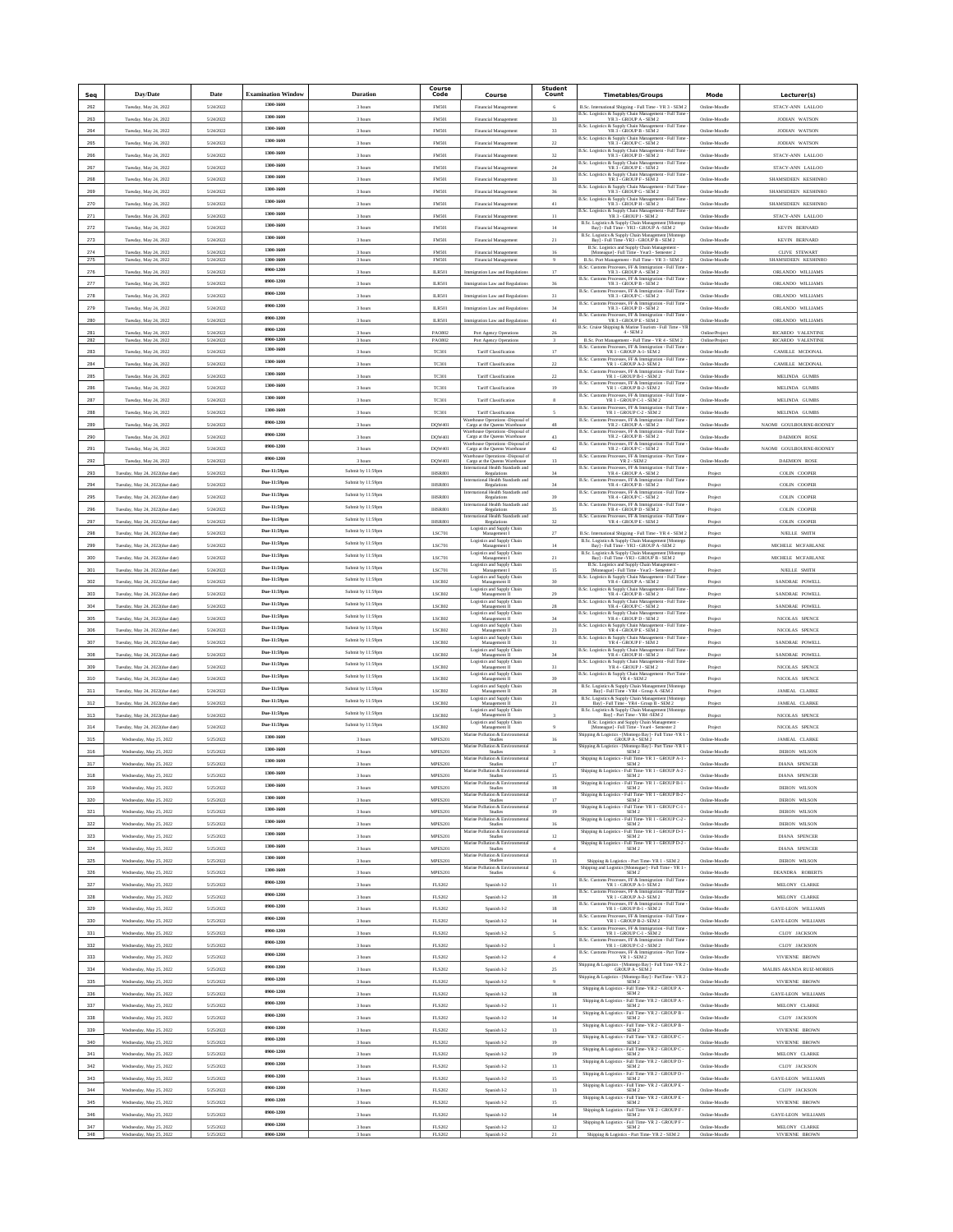|     | Day/Date                          | Date      | <b>Examination Window</b> |                              | Course<br>Code | Course                                                                                      | <b>Student</b> |                                                                                                                                                      | Mode               |                           |
|-----|-----------------------------------|-----------|---------------------------|------------------------------|----------------|---------------------------------------------------------------------------------------------|----------------|------------------------------------------------------------------------------------------------------------------------------------------------------|--------------------|---------------------------|
| Seq |                                   |           | 0900-1200                 | <b>Duration</b>              |                |                                                                                             | Count          | <b>Timetables/Groups</b><br>Shipping and Logistics [Moneague] - Full Time - YR $2$ - ${\bf SEM}\,2$                                                  |                    | Lecturer(s)               |
| 349 | Wednesday, May 25, 2022           | 5/25/2022 | Due-11:59pm               | 3 hours<br>Submit by 11:59pm | <b>FLS202</b>  | Spanish I-2                                                                                 |                | B.Sc. Cruise Shipping & Marine Tourism - Full Time - YR                                                                                              | Online-Moodle      | KIMONE THOMAS             |
| 350 | Wednesday, May 25, 2022(due date) | 5/25/2022 | Due-11:59pm               | Submit by 11:59pm            | MS801          | Maritime Security                                                                           | $2\mathsf{S}$  | 4 - SEM 2                                                                                                                                            | Project            | KADEAN BLAKE-SMITHEN      |
| 351 | Wednesday, May 25, 2022(due date) | 5/25/2022 |                           |                              | MS801          | Maritime Security                                                                           | $23\,$         | B.Sc. International Shipping - Full Time - YR 4 - SEM 2<br>B.Sc. Logistics & Supply Chain Management - Full Time                                     | Project            | DERON WILSON              |
| 352 | Wednesday, May 25, 2022(due date) | 5/25/2022 | Due-11:59pm               | Submit by 11:59pm            | MS801          | Maritime Security                                                                           | 30             | YR4 - GROUP A - SEM 2<br>B.Sc. Logistics & Supply Chain Management - Full Time                                                                       | Project            | <b>BARRINGTON WALKER</b>  |
| 353 | Wednesday, May 25, 2022(due date) | 5/25/2022 | Due-11:59pm               | Submit by 11:59pm            | MS801          | Maritime Security                                                                           | 29             | YR 4 - GROUP B - SEM 2                                                                                                                               | Project            | KADEAN BLAKE-SMITHEN      |
| 354 | Wednesday, May 25, 2022(due date) | 5/25/2022 | Due-11:59pm               | Submit by 11:59pn            | MS801          | Maritime Security                                                                           | $_{28}$        | B.Sc. Logistics & Supply Chain Management - Full Time<br>YR 4 - GROUP C - SEM 2                                                                      | Project            | KADEAN BLAKE-SMITHEN      |
| 355 | Wednesday, May 25, 2022(due date) | 5/25/2022 | Due-11:59pm               | Submit by 11:59pm            | MS801          | Maritime Security                                                                           | 33             | B.Sc. Logistics & Supply Chain Management - Full Time $\,$ YR 4 - GROUP D - SEM $2$                                                                  | Project            | AINSWORTH BEECH           |
| 356 | Wednesday, May 25, 2022(due date) | 5/25/2022 | Due-11:59pm               | Submit by 11:59pm            | MS801          | Maritime Security                                                                           | $23\,$         | B.Sc. Logistics & Supply Chain Management - Full Time<br>YR 4 - GROUP E - SEM 2                                                                      | Project            | AINSWORTH BEECH           |
| 357 | Wednesday, May 25, 2022(due date) | 5/25/2022 | Due-11:59pm               | Submit by 11:59pm            | MS801          | Maritime Security                                                                           | 31             | B.Sc. Logistics & Supply Chain Management - Full Time<br>YR 4 - GROUP F - SEM 2                                                                      | Project            | AINSWORTH BEECH           |
| 358 | Wednesday, May 25, 2022(due date) | 5/25/2022 | Due-11:59pm               | Submit by 11:59pm            | MS801          | Maritime Security                                                                           | 34             | B.Sc. Logistics & Supply Chain Management - Full Time<br>YR 4 - GROUP H - SEM 2                                                                      | Project            | DERON WILSON              |
| 359 | Wednesday, May 25, 2022(due date) | 5/25/2022 | Due-11:59pm               | Submit by 11:59pn            | MS801          | Maritime Security                                                                           | $_{\rm 31}$    | B.Sc. Logistics & Supply Chain Management - Full Time $$\mbox{YR4}\xspace$ - GROUP J - SEM $2$                                                       | Project            | DERON WILSON              |
| 360 | Wednesday, May 25, 2022(due date) | 5/25/2022 | Due-11:59pm               | Submit by 11:59pm            | MS801          | Maritime Security                                                                           | 39             | B.Sc. Logistics & Supply Chain Management - Part Time $$\rm YR\,4$$ - SEM $2$                                                                        | Project            | AINSWORTH BEECH           |
| 361 | Wednesday, May 25, 2022(due date) | 5/25/2022 | Due-11:59pm               | Submit by 11:59pm            | MS801          | Maritime Security                                                                           | 28             | ${\rm B. Sc.~Logistics~\&~Supply~Chain~Managerment~[Montegc~ByJ - Full~Time - YR4 - Group~A - SEM~2}$                                                | Project            | JAMEAL CLARKE             |
| 362 | Wednesday, May 25, 2022(due date) | 5/25/2022 | Due-11:59pm               | Submit by 11:59pm            | MS801          | Maritime Security                                                                           | $_{\rm 21}$    | B.Sc. Logistics & Supply Chain Management [Montego<br>Bayl - Full Time - YR4 - Group B - SEM 2                                                       | Project            | JAMEAL CLARKE             |
| 363 | Wednesday, May 25, 2022(due date) | 5/25/2022 | Due-11:59pm               | Submit by 11:59pm            | MS801          | Maritime Security                                                                           | $\Delta$       | B.Sc. Logistics & Supply Chain Management [Montego<br>Bay] - Part Time - YR4 -SEM 2                                                                  | Project            | AINSWORTH BEECH           |
| 364 | Wednesday, May 25, 2022(due date) | 5/25/2022 | Due-11:59pm               | Submit by 11:59pn            | MS801          | Maritime Security                                                                           |                | B.Sc. Logistics and Supply Chain Management [Moneague] - Full Time - Year<br>4 - Semester 2                                                          |                    | <b>DON R. LEWIS</b>       |
| 365 | Wednesday, May 25, 2022(due date) | 5/25/2022 | Due-11:59pm               | Submit by 11:59pm            | MS801          | Maritime Security                                                                           |                | B.Sc. Port Management - Full Time - YR 4 - SEM 2                                                                                                     | Project<br>Project | AINSWORTH BEECH           |
| 366 | Thursday, May 26, 2022            | 5/26/2022 | 0900-1200                 | 3 hours                      | DPM701         | Disaster Prevention and Mitigation                                                          |                | Semester I 2021-2022 Re-run/Exceptio<br>Registration(Resit, Supplemental)                                                                            | Online-Moodle      | N/A                       |
| 367 | Thursday, May 26, 2022            | 5/26/2022 | 0900-1200                 | 3 hours                      | <b>DPM701</b>  | Disaster Prevention and Mitigation                                                          | $22\,$         | B.Sc. International Shipping - Full Time - YR 4 - SEM 2                                                                                              | Online-Moodle      | AINSWORTH BEECH           |
| 368 | Thursday, May 26, 2022            | 5/26/2022 | 0900-1200                 | 3 hours                      | <b>HRM601</b>  | Human Resource Management                                                                   |                | B.Sc. International Shipping - Full Time - YR 3 - SEM 2                                                                                              | Online-Moodle      | STACY-ANN PRYCE-BROWN     |
| 369 | Thursday, May 26, 2022            | 5/26/2022 | 0900-1200                 | 3 hours                      | <b>HRM601</b>  | Human Resource Management                                                                   | 33             | B.Sc. Logistics & Supply Chain Management - Full Time<br>YR 3 - GROUP A - SEM 2                                                                      | Online-Moodle      | LAURIE WILLIAMS           |
| 370 | Thursday, May 26, 2022            | 5/26/2022 | 0900-1200                 | 3 hours                      | <b>HRM601</b>  | Human Resource Management                                                                   | 35             | B.Sc. Logistics & Supply Chain Management - Full Time<br>YR 3 - GROUP B - SEM 2                                                                      | Online-Moodle      | LAURIE WILLIAMS           |
| 371 | Thursday, May 26, 2022            | 5/26/2022 | 0900-1200                 | 3 hours                      | <b>HRM601</b>  | Human Resource Management                                                                   | 22             | B.Sc. Logistics & Supply Chain Management - Full Time<br>YR 3 - GROUP C - SEM 2                                                                      | Online-Moodle      | <b>LAURIE WILLIAMS</b>    |
| 372 | Thursday, May 26, 2022            | 5/26/2022 | 0900-1200                 | 3 hours                      | <b>HRM60</b>   | Human Resource Management                                                                   | $_{31}$        | B.Sc. Logistics & Supply Chain Management - Full Time<br>YR 3 - GROUP D - SEM 2                                                                      | Online-Moodl       | STACY-ANN PRYCE-BROWN     |
|     |                                   |           | 0900-1200                 |                              |                |                                                                                             |                | B.Sc. Logistics & Supply Chain Management - Full Time<br>YR 3 - GROUP E - SEM 2                                                                      |                    |                           |
| 373 | Thursday, May 26, 2022            | 5/26/2022 | 0900-1200                 | 3 hours                      | <b>HRM601</b>  | Human Resource Management                                                                   | $^{24}$        | B.Sc. Logistics & Supply Chain Manageme<br>YR 3 - GROUP F - SEM 2<br>- Full Time                                                                     | Online-Moodle      | <b>DONA STEWART SYKES</b> |
| 374 | Thursday, May 26, 2022            | 5/26/2022 |                           | 3 hours                      | <b>HRM60</b>   | Human Resource Management                                                                   | 32             | B.Sc. Logistics & Supply Chain Management - Full Time                                                                                                | Online-Moodle      | STACY-ANN PRYCE-BROWN     |
| 375 | Thursday, May 26, 2022            | 5/26/2022 | 0900-1200                 | 3 hours                      | <b>HRM601</b>  | Human Resource Management                                                                   | 34             | YR3 - GROUP G - SEM 2<br>B.Sc. Logistics & Supply Chain Management - Full Time                                                                       | Online-Moodle      | <b>DONA STEWART SYKES</b> |
| 376 | Thursday, May 26, 2022            | 5/26/2022 | 0900-1200                 | 3 hours                      | <b>HRM601</b>  | Human Resource Management                                                                   | 42             | YR3 - GROUP H - SEM 2<br>B.Sc. Logistics & Supply Chain Managem<br>ent - Full Time                                                                   | Online-Moodle      | STACY-ANN PRYCE-BROWN     |
| 377 | Thursday, May 26, 2022            | 5/26/2022 | 0900-1200                 | 3 hours                      | <b>HRM60</b>   | Human Resource Management                                                                   | $11\,$         | YR 3 - GROUP I - SEM 2<br>TMontego                                                                                                                   | Online-Moodl       | <b>DONA STEWART SYKES</b> |
| 378 | Thursday, May 26, 2022            | 5/26/2022 | 0900-1200                 | 3 hours                      | <b>HRM601</b>  | Human Resource Management                                                                   | $14\,$         | B.Sc. Logistics & Supply Chain Management [Mor<br>Bay] - Full Time - YR3 - GROUP A -SEM 2                                                            | Online-Moodle      | DOROTHY PRINGLE           |
| 379 | Thursday, May 26, 2022            | 5/26/2022 | 0900-1200                 | 3 hours                      | <b>HRM601</b>  | Human Resource Management                                                                   | $_{\rm 21}$    | ${\rm B. Sc.~Logistics~\&~Supply~Chain~Management~[Montego~\t\t\\Bay] - Full Time -YR3 - GROUP~B - SEM~2}$                                           | Online-Moodle      | DOROTHY PRINGLE           |
| 380 | Thursday, May 26, 2022            | 5/26/2022 | 0900-1200                 | 3 hours                      | <b>HRM601</b>  | Human Resource Management                                                                   | 15             | B.Sc. Logistics and Supply Chain Management<br>[Moneague] - Full Time - Year3 - Semester 2                                                           | Online-Moodle      | <b>KENEISHA THOMPSON</b>  |
| 381 | Thursday, May 26, 2022            | 5/26/2022 | 0900-1200<br>1300-1600    | 3 hours                      | <b>HRM601</b>  | Human Resource Management                                                                   |                | B.Sc. Port Management - Full Time - YR 3 - SEM 2<br>B.Sc. Customs Processes, FF & Immigration - Full Time<br>YR 1 - GROUP A-1- SEM 2                 | Online-Moodle      | STACY-ANN PRYCE-BROWN     |
| 382 | Thursday, May 26, 2022            | 5/26/2022 |                           | 3 hours                      | <b>IT502</b>   | Information Technology II                                                                   | 18             | B.Sc. Customs Processes, FF & Immigration - Full Time                                                                                                | Online-Moodle      | CALENE CLARKE             |
| 383 | Thursday, May 26, 2022            | 5/26/2022 | 1300-1600                 | 3 hours                      | IT502          | Information Technology II                                                                   | $\bf 22$       | YR 1 - GROUP A-2- SEM 2<br>B.Sc. Cus<br>ns Processes, FF & Immigration - Full Time                                                                   | Online-Moodle      | CALENE CLARKE             |
| 384 | Thursday, May 26, 2022            | 5/26/2022 | 1300-1600                 | 3 hours                      | IT502          | Information Technology II                                                                   | $22\,$         | YR 1 - GROUP B-1 - SEM 2<br><b>B.Sc. Custo</b>                                                                                                       | Online-Moodle      | CALENE CLARKE             |
| 385 | Thursday, May 26, 2022            | 5/26/2022 | 1300-1600                 | 3 hours                      | <b>IT502</b>   | Information Technology II                                                                   | 18             | ms Processes, FF & Immigration - Full Time<br>YR 1 - GROUP B-2- SEM 2                                                                                | Online-Moodle      | CALENE CLARKE             |
| 386 | Thursday, May 26, 2022            | 5/26/2022 | 1300-1600                 | 3 hours                      | <b>IT502</b>   | Information Technology II                                                                   |                | B.Sc. Customs Processes, FF & Immigration - Full Time<br>YR 1 - GROUP C-1 - SEM 2                                                                    | Online-Moodle      | DAVID LAMONT              |
| 387 | Thursday, May 26, 2022            | 5/26/2022 | 1300-1600                 | 3 hours                      | <b>IT502</b>   | Information Technology II                                                                   |                | B.Sc. Customs Processes, FF & Immigration - Full Time<br>YR 1 - GROUP C-2 - SEM 2                                                                    | Online-Moodle      | DAVID LAMONT              |
| 388 | Thursday, May 26, 2022            | 5/26/2022 | 1300-1600                 | 3 hours                      | MECON202       | Macro Economics                                                                             | $20\,$         | B.Sc. Customs Processes, FF & Immigration - Full Time<br>YR 3 - GROUP A - SEM 2                                                                      | Online-Moodle      | KIRKLAND ANDERSON         |
| 389 | Thursday, May 26, 2022            | 5/26/2022 | 1300-1600                 | 3 hours                      | MECON202       | Macro Economics                                                                             | 37             | B.Sc. Cus<br>us Processes, FF & Immigration - Full Time<br>YR 3 - GROUP B - SEM 2                                                                    | Online-Moodle      | SHAMSIDEEN KESHINRO       |
| 390 | Thursday, May 26, 2022            | 5/26/2022 | 1300-1600                 | 3 hours                      | MECON202       | Macro Economics                                                                             | 31             | B.Sc. Customs Processes, FF & Immigration - Full Time<br>YR 3 - GROUP C - SEM 2                                                                      | Online-Moodle      | SHAMSIDEEN KESHINRO       |
| 391 | Thursday, May 26, 2022            | 5/26/2022 | 1300-1600                 | 3 hours                      | MECON202       | Macro Economics                                                                             | 37             | ns Processes, FF & Immigration - Full Time<br><b>B.Sc. Custo</b><br>YR 3 - GROUP D - SEM 2                                                           | Online-Moodle      | KIRKLAND ANDERSON         |
| 392 | Thursday, May 26, 2022            | 5/26/2022 | 1300-1600                 | 3 hours                      | MECON202       | Macro Economics                                                                             | 45             | B.Sc. Customs Processes, FF & Immigration - Full Time<br>YR 3 - GROUP E - SEM 2                                                                      | Online-Moodle      | ANDREW EDIE               |
| 393 |                                   |           | 1300-1600                 |                              |                |                                                                                             |                | Shipping & Logistics - [Montego Bay] - Full Time -YR 1 - GROUP A - SEM 2                                                                             | Online-Moodle      |                           |
| 394 | Thursday, May 26, 2022            | 5/26/2022 | 1300-1600                 | 3 hours                      | MECON202       | Macro Economics                                                                             | 18<br>$\Delta$ | Shipping & Logistics - [Montego Bay] - Part Time -YR 1<br>SEM 2                                                                                      | Online-Moodl       | ROYLAND DAVIS             |
|     | Thursday, May 26, 2022            | 5/26/2022 | 1300-1600                 | 3 hour                       | MECON202       | Macro Economics                                                                             |                | $\begin{array}{l} \mbox{Shipping & Logistics - Full Time- YR 1 - GROUP A-1} \\ \mbox{SEM 2} \end{array}$                                             |                    | ANDREW EDIE               |
| 395 | Thursday, May 26, 2022            | 5/26/2022 | 1300-1600                 | 3 hours                      | MECON202       | Macro Economics                                                                             | $_{\rm 21}$    | Shipping & Logistics - Full Time-YR 1 - GROUP A-2 -                                                                                                  | Online-Moodle      | ANDREW EDIE               |
| 396 | Thursday, May 26, 2022            | 5/26/2022 |                           | 3 hours                      | MECON202       | Macro Economics                                                                             | $_{\rm 21}$    | SEM <sub>2</sub><br>Shipping & Logistics - Full Time-YR 1 - GROUP B-1 -                                                                              | Online-Moodle      | ANDREW EDIE               |
| 397 | Thursday, May 26, 2022            | 5/26/2022 | 1300-1600                 | 3 hours                      | MECON202       | Macro Economics                                                                             | 20             | SEM <sub>2</sub><br>Shipping & Logistics - Full Time-YR 1 - GROUP B-2 -                                                                              | Online-Moodle      | <b>KIRKLAND ANDERSON</b>  |
| 398 | Thursday, May 26, 2022            | 5/26/2022 | 1300-1600                 | 3 hours                      | MECON202       | Macro Economics                                                                             | $^{21}$        | SEM <sub>2</sub>                                                                                                                                     | Online-Moodle      | KIRKLAND ANDERSON         |
| 399 | Thursday, May 26, 2022            | 5/26/2022 | 1300-1600                 | 3 hour                       | MECON202       | Macro Economics                                                                             | 19             | $\begin{array}{c} \mbox{Shipping & Logistics - Full Time- YR 1 - GROUP C-1}\\ \mbox{SEM 2} \end{array}$                                              | Online-Moodl       | KIRKLAND ANDERSON         |
| 400 | Thursday, May 26, 2022            | 5/26/2022 | 1300-1600                 | 3 hours                      | MECON202       | Macro Economics                                                                             | 17             | $\begin{array}{c} \mbox{Shipping &\textbf{Logistics - Full Time- YR 1 - GROUP C-2} }\\ \mbox{SEM 2} \end{array}$                                     | Online-Moodle      | KIRKLAND ANDERSON         |
| 401 | Thursday, May 26, 2022            | 5/26/2022 | 1300-1600                 | 3 hours                      | MECON202       | Macro Economics                                                                             | 10             | Shipping & Logistics - Full Time-YR 1 - GROUP D-1 -<br>SEM <sub>2</sub>                                                                              | Online-Moodle      | KIRKLAND ANDERSON         |
| 402 | Thursday, May 26, 2022            | 5/26/2022 | 1300-1600                 | 3 hours                      | MECON202       | Macro Economics                                                                             | R.             | Shipping & Logistics - Full Time-YR 1 - GROUP D-2 -<br>SEM <sub>2</sub>                                                                              | Online-Moodle      | KIRKLAND ANDERSON         |
| 403 | Thursday, May 26, 2022            | 5/26/2022 | 1300-1600                 | 3 hours                      | MECON202       | Macro Economics                                                                             | 24             | Shipping & Logistics - Part Time-YR 1 - SEM 2<br>Shipping and Logistics [Moneague] - Full Time - YR 1 -                                              | Online-Moodle      | ANDREW EDIE               |
| 404 | Thursday, May 26, 2022            | 5/26/2022 | 1300-1600                 | 3 hour                       | MECON202       | Macro Economics                                                                             |                | SEM <sub>2</sub>                                                                                                                                     | Online-Moodle      | ROY HYLTON                |
| 405 | Thursday, May 26, 2022            | 5/26/2022 | 1300-1600                 | 3 hours                      | SP101          | Social Psychology                                                                           | 36             | B.Sc. Customs Processes, FF & Immigration - Full Time $$\mbox{YR}~2$$ - GROUP A - SEM $2$<br>B.Sc. Customs Processes, FF & Immigration - Full Time - | Online-Moodle      | MARGARITTA SHERWOOD       |
| 406 | Thursday, May 26, 202             | 5/26/2025 | 1300-1600                 | 3 hour                       | SP101          | Social Psycholog                                                                            | 36             | YR 2 - GROUP B - SEM 2                                                                                                                               | Online-Moodle      | MARGARITTA SHERWOOD       |
| 407 | Thursday, May 26, 2022            | 5/26/2022 | 1300-1600                 | 3 hours                      | SP101          | Social Psychology                                                                           | 37             | B.Sc. Customs Processes, FF & Immigration - Full Time - YR 2 - GROUP C - SEM 2                                                                       | Online-Moodle      | MARGARITTA SHERWOOD       |
| 408 | Thursday, May 26, 2022/due date)  | 5/26/2022 | Due-11:59pm               | Submit by 11:59pm            | <b>CRD701</b>  | Cultural Relations and Diversity                                                            | 20             | B.Sc. Cruise Shipping & Marine Tourism - Full Time - YR $3$ - SEM $2$                                                                                | Project            | DAWN WHITE                |
| 409 | Thursday, May 26, 2022(due date)  | 5/26/2022 | Due-11:59pm               | Submit by 11:59pn            | <b>CRD701</b>  | Cultural Relations and Diversity                                                            | 26             | B.Sc. Cruise Shipping & Marine Tourism - Full Time - YR<br>$4 - SEM2$                                                                                | Project            | NATALIA S. GODFREY        |
| 410 | Thursday, May 26, 2022(due date)  | 5/26/2022 | Due-11:59pm               | Submit by 11:59pm            | <b>CRD701</b>  | Cultural Relations and Diversity                                                            | 34             | B.Sc. Logistics & Supply Chain Management - Full Time $$\rm YR\,3$$ - GROUP A - SEM $2$                                                              | Project            | NATALIA S. GODFREY        |
| 411 | Thursday, May 26, 2022(due date)  | 5/26/2022 | Due-11:59pm               | Submit by 11:59pm            | <b>CRD701</b>  | Cultural Relations and Diversity                                                            | 34             | B.Sc. Logistics & Supply Chain Management - Full Time<br>YR $3$ - GROUP B - SEM $2$                                                                  | Project            | NATALIA S. GODFREY        |
| 412 | Thursday, May 26, 2022(due date)  | 5/26/2022 | Due-11:59pm               | Submit by 11:59pm            | CRD701         | Cultural Relations and Diversity                                                            | $_{\rm 21}$    | B.Sc. Logistics & Supply Chain Management - Full Time - YR 3 - GROUP C - SEM 2                                                                       | Project            | NATALIA S. GODFREY        |
| 413 | Thursday, May 26, 2022(due date)  | 5/26/2022 | Due-11:59pm               | Submit by 11:59pm            | <b>CRD701</b>  | Cultural Relations and Diversity                                                            | 33             | B.Sc. Logistics & Supply Chain Management - Full Time<br>YR 3 - GROUP D - SEM 2                                                                      | Project            | NATALIA S. GODFREY        |
| 414 | Thursday, May 26, 2022(due date)  | 5/26/2022 | Due-11:59pm               | Submit by 11:59pm            | CRD701         | Cultural Relations and Diversity                                                            | $\bf 24$       | B.Sc. Logistics & Supply Chain Management - Full Time<br>YR 3 - GROUP E - SEM 2                                                                      | Project            | DAWN WHITE                |
| 415 | Thursday, May 26, 2022(due date)  | 5/26/2022 | Due-11:59pm               | Submit by 11:59pn            | CRD701         | Cultural Relations and Diversity                                                            | $_{32}$        | B.Sc. Logistics & Supply Chain Management - Full Time<br>YR 3 - GROUP F - SEM 2                                                                      | Project            | NATALIA S. GODFREY        |
| 416 | Thursday, May 26, 2022(due date)  | 5/26/2022 | Due-11:59pm               | Submit by 11:59pm            | <b>CRD701</b>  | Cultural Relations and Diversity                                                            | 33             | B.Sc. Logistics & Supply Chain Management - Full Time $\,$ YR 3 - GROUP G - SEM $2$                                                                  | Project            | DAWN WHITE                |
| 417 | Thursday, May 26, 2022(due date)  | 5/26/2022 | Due-11:59pm               | Submit by 11:59pm            | CRD701         | Cultural Relations and Diversity                                                            | $41\,$         | B.Sc. Logistics & Supply Chain Management - Full Time<br>YR 3 - GROUP H - SEM 2                                                                      |                    | NATALIA S. GODFREY        |
|     |                                   |           | Due-11:59pm               | Submit by 11:59pm            |                |                                                                                             |                | B.Sc. Logistics & Supply Chain Management - Full Time                                                                                                | Project            |                           |
| 418 | Thursday, May 26, 2022(due date)  | 5/26/2022 | Due-11:59pm               | Submit by 11:59pm            | <b>CRD701</b>  | Cultural Relations and Diversity                                                            | $12\,$         | YR 3 - GROUP I - SEM 2<br>B.Sc. Logistics & Supply Chain Management - Full Time<br>YR 4 - GROUP C - SEM 2                                            | Project            | DAWN WHITE                |
| 419 | Thursday, May 26, 2022(due date)  | 5/26/2022 | Due-11:59pm               | Submit by 11:59pn            | CRD701         | Cultural Relations and Diversity                                                            | 28             | B.Sc. Logistics & Supply Chain Management - Full Time                                                                                                | Project            | DAWN WHITE                |
| 420 | Thursday, May 26, 2022(due date)  | 5/26/2022 |                           | Submit by 11:59pm            | CRD701         | Cultural Relations and Diversity                                                            | $_{\rm 34}$    | YR4 - GROUP D - SEM 2                                                                                                                                | Project            | NATALIA S. GODFREY        |
| 421 | Thursday, May 26, 2022(due date)  | 5/26/2022 | Due-11:59pm               |                              | <b>CRD701</b>  | Cultural Relations and Diversity                                                            | 14             | ${\rm B.Sc.~Logistics~\&~Supply~Chain~Management~[Monetgo~\\~Bay]~- Full~Time~-YR3~-~GROUP~A~-SEM~2}$                                                | Project            | TRACEY HOLNESS            |
| 422 | Thursday, May 26, 2022(due date)  | 5/26/2022 | Due-11:59pm               | Submit by 11:59pm            | CRD701         | Cultural Relations and Diversity<br>Legal Aspects of International                          | 21             | B.Sc. Logistics & Supply Chain Management [Montego<br>Bay] - Full Time -YR3 - GROUP B - SEM 2                                                        | Project            | TRACEY HOLNESS            |
| 423 | Thursday, May 26, 2022(due date)  | 5/26/2022 | Due-11:59pm               | Submit by 11:59pm            | LIS602         | Shipping                                                                                    | 23             | B.Sc. International Shipping - Full Time - YR 4 - SEM 2                                                                                              | Project            | <b>ITRISHA NUNES</b>      |
| 424 | Thursday, May 26, 2022(due date)  | 5/26/2022 | Due-11:59pm               | Submit by 11:59pm            | LIS602         | Legal Aspects of International<br>Ship                                                      | 29             | B.Sc. Logistics & Supply Chain Management - Full Time<br>YR 4 - GROUP C - SEM 2                                                                      | Project            | <b>ITRISHA NUNES</b>      |
| 425 | Thursday, May 26, 2022(due date)  | 5/26/2022 | Due-11:59pm               | Submit by 11:59pn            | LIS602         | Legal Aspects of International<br>Shipping                                                  | $_{32}$        | B.Sc. Logistics & Supply Chain Management - Full Time<br>YR4 - GROUP D - SEM 2                                                                       | Project            | ITRISHA NUNES             |
| 426 | Thursday, May 26, 2022(due date)  | 5/26/2022 | Due-11:59pm               | Submit by 11:59pm            | LIS602         | Legal Aspects of International<br>Shipping                                                  | $23\,$         | B.Sc. Logistics & Supply Chain Management - Full Time $$\rm YR\,4$$ - GROUP E - SEM 2                                                                | Project            | ITRISHA NUNES             |
| 427 | Thursday, May 26, 2022(due date)  | 5/26/2022 | Due-11:59pm               | Submit by 11:59pm            | LIS602         | Legal Aspects of International<br>Shipping                                                  | 31             | B.Sc. Logistics & Supply Chain Management - Full Time<br>YR 4 - GROUP F - SEM 2                                                                      | Project            | <b>ITRISHA NUNES</b>      |
| 428 | Thursday, May 26, 2022(due date)  | 5/26/2022 | Due-11:59pm               | Submit by 11:59pm            | LIS602         | Legal Aspects of Interna<br>Shipping                                                        | 28             | B.Sc. Logistics & Supply Chain Management [Montego<br>Bay] - Full Time - YR4 - Group A -SEM 2                                                        | Project            | TRACEY HOLNESS            |
| 429 | Thursday, May 26, 2022(due date)  | 5/26/2022 | Due-11:59pm               | Submit by 11:59pm            | LIS602         | Legal Aspects of International<br>Shipping                                                  | 21             | B.Sc. Logistics & Supply Chain Management [Montego<br>Bay] - Full Time - YR4 - Group B - SEM 2                                                       | Project            | <b>TRACEY HOLNESS</b>     |
| 430 | Thursday, May 26, 2022(due date)  | 5/26/2022 | Due-11:59pm               | Submit by 11:59pn            | LIS602         | Legal Aspects of International<br>Shipping                                                  |                | B.Sc. Logistics and Supply Chain Management [Moneague] - Full Time - Year4 - Semester 2                                                              | Project            | TEMP TBA                  |
| 431 | Thursday, May 26, 2022(due date)  | 5/26/2022 | Due-11:59pm               | Submit by 11:59pm            | LIS602         | $\begin{array}{c} \textbf{Legal Aspects of International} \\ \textbf{Shipping} \end{array}$ |                | B.Sc. Port Management - Full Time - YR 4 - SEM 2                                                                                                     |                    | ITRISHA NUNES             |
| 432 |                                   | 5/26/2022 | Due-11:59pm               | Submit by 11:59pm            | SD701          |                                                                                             | 36             | <b>B.Sc. Custo</b><br>Processes, FF & Immigration<br>YR 4 - GROUP A - SEM 2<br>ation - Full Time                                                     | Project            | DIANA SPENCER             |
|     | Thursday, May 26, 2022(due date)  |           | Due-11:59pm               | Submit by 11:59pm            |                | Sustainable Development                                                                     |                | s Processes, FF & Immigration - Full Time<br>YR 4 - GROUP B - SEM 2<br><b>B.Sc. Cust</b>                                                             | Project            |                           |
| 433 | Thursday, May 26, 2022(due date)  | 5/26/2022 | Due-11:59pm               | Submit by 11:59pm            | SD701          | Sustainable Development                                                                     | 36             | B.Sc. Customs Processes, FF & Immigration - Full Time -                                                                                              | Project            | MARCUS MULLINGS           |
| 434 | Thursday, May 26, 2022(due date)  | 5/26/2022 | Due-11:59pm               | Submit by 11:59pm            | SD701          | Sustainable Development                                                                     | 38             | YR 4 - GROUP C - SEM 2<br>B.Sc. Customs Processes, FF & Immigration - Full Time                                                                      | Project            | ALICIA SMITH-GROVE        |
| 435 | Thursday, May 26, 2022(due date)  | 5/26/2022 |                           |                              | SD701          | Sustainable Development                                                                     | $35\,$         | YR4 - GROUP D - SEM 2                                                                                                                                | Project            | MARCUS MULLINGS           |